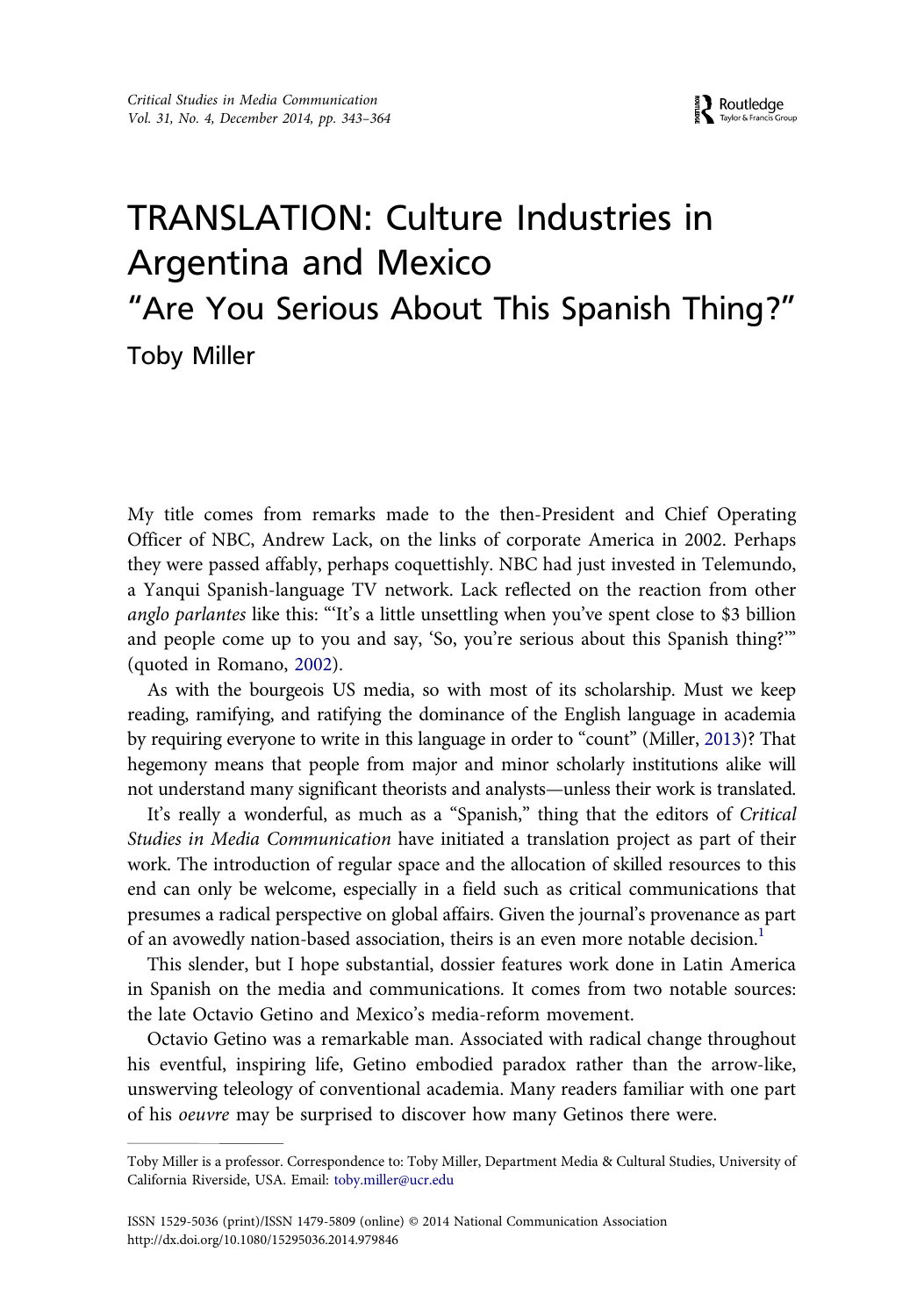#### 344 T. Miller

He was a leftist and a Peronista. Connected to Third Cinema, he was a Spaniard who migrated to Argentina. A brilliant filmmaker, he is perhaps best known for his collaboration with Fernando Solanas, La Hora de los Hornos (The Hour of the Furnaces, 1968). Yet Getino was also a bravura short-story writer, an accomplished political economist, a skilled polemicist, an agile editor, an entrepreneurial organizer, and a policy activist. Some of his work is available in English, but most is not. For those who read Spanish, much of it, along with video interviews, is available at [http://](http://octaviogetinocine.blogspot.com/) [octaviogetinocine.blogspot.com/.](http://octaviogetinocine.blogspot.com/)

There is no space in this preface to explain what he stood for. But there is room to urge readers who separate such activities in their minds or their own work to problematize the fetishization of cultural production versus academia, filmmaking versus policy analysis, political economy versus creativity. Getino was a force to behold in all these areas.

The essay presented here is a classic work of tendency, taking on globalization as a fundamentally imperial project. Always alert to the contested nature of hegemony, Getino is nevertheless conscious that power blocs continue to thrive in a world structured by inequality. As concerned by infantile protectionism as by domineering imperialism, he seeks a new entrepreneurialism that is attuned to national cultural interests and offers a riposte to the power of Hollywood.

Getino was fascinated by new voices and sought opportunities for them to gain expression, particularly in opposition to authoritarianism. He would have been very taken with Mexico's vibrant media-reform movement. To illustrate the power of this formation, let me share a story.

Prior to the 2006 presidential elections, I was invited to Mexico for the Feria Internacional del Libro de Guadalajara. Part of my mission there was to participate in a semi-private, but not secret, and very capacious roundtable dedicated to devising cultural and communications policy for the incoming administration, which many, but not all, thought or hoped would be socio-democratic. (It wasn't, as things turned out.)

Tentativeness, bureaucracy, and fog delayed my journey from the Distrito Federal. I arrived when the meeting was already underway and entered a roomful of distinguished-looking people, both young and old, almost none of whom I knew. I didn't speak, partly due to my lateness and partly to my lack of expertise. I was struck that several participants routinely referred to the work of Antonio Gramsci and Walter Benjamin, as well as the former's concept of the national popular (Massardo, [1999](#page-3-0) outlines the significance of this idea in the region).

After the meeting, I found myself querying a friend about academics referring to theorists in ways that might alienate activists and policymakers in the room. My interlocutor, a former clandestine Maoist turned senior academic, smiled and told me that the people who had been admiringly citing these writers were members of the Congreso de la Unión [\(http://www.congreso.gob.mx/\)](http://www.congreso.gob.mx/), one from the left and one from the right. This was truly a different world from the anti-intellectual sphere of Anglo policymaking, which was more familiar to me. Cultural theorists and committed leftists being cited approvingly by diputados and senadores? Come on.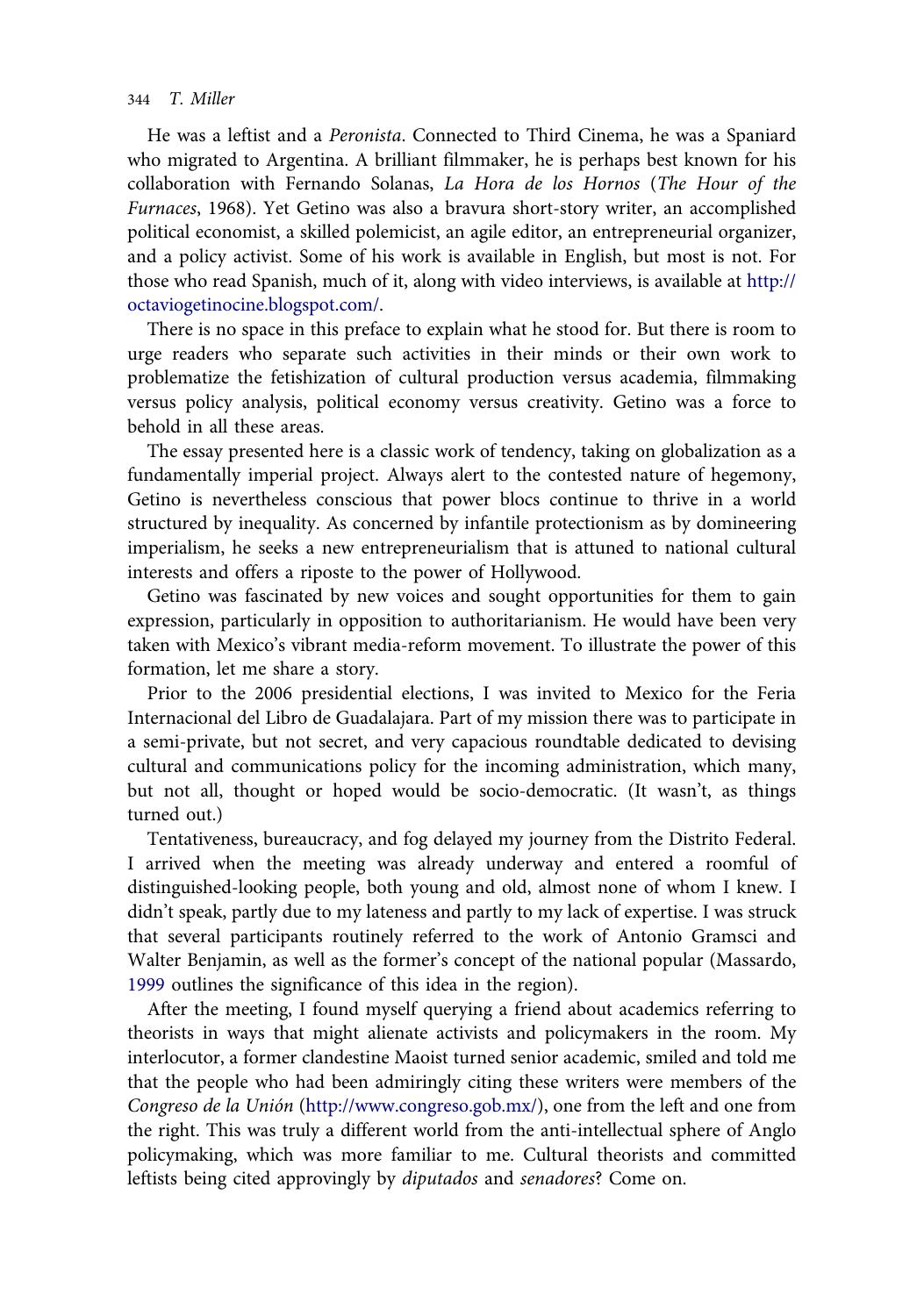Regardless of their political affiliation, all the people at the roundtable were committed to doing something about the concentration of communications power in a few hands. Like the media-reform movements in the US [\(http://www.freepress.net/\)](http://www.freepress.net/) and the UK [\(http://www.mediareform.org.uk/\)](http://www.mediareform.org.uk/), Mexico has seen organized protest and resistance to the corrupting, mind-numbing oligarchy of ownership, control, interest, and ideology in the media and associated technologies.

Amongst the distinguished scholarly co-authors of the document written and translated for this dossier, Aimée Vega Montiel is the academic and research coordinator and Raúl Trejeo Delabre the President of the Asociación Mexicana de Derecho a la Información (Mexican Association for the Right to Information— AMEDI: <http://www.amedi.org.mx/>), an important lobby group representing activists who are keen to change this state of affairs. André Dorcé has been both an historian and ethnographer of telenovelas and viewers' ombudsman for Canal 22, the capital's public television station, while Patricia Ortega Ramírez coordinates the public media research group of La Asociación Mexicana de Investigadores de la Comunicación (the Mexican Association of Communication Researchers) ([http://www.amicmexico.](http://www.amicmexico.org/portal_amic/) [org/portal\\_amic/\)](http://www.amicmexico.org/portal_amic/).

AMEDI's consultative committee includes everyone from Gael García Bernal to Néstor García Canclini—further evidence of the way that cultural production, policy, theory, and activism can be aligned rather than fetishized away from each other. The piece published here catalogues the journey Mexico has taken towards media reform through a new regulatory infrastructure that contains some useful elements of the US and other systems, but makes the narrow-minded vision of the Federal Communications Commission look badly dated.

Both articles show communications at its best: having something major to say as international/national critique; finding ways to alleviate the situation described; and doing so in a lively manner. From the late veteran activist Getino to today's applied intellectuals, we can discern traces here of public interventions that are as theoretical and political as they are pragmatic.

#### Note

[1] It's too bad that my attempt to read the two-page introduction to the first issue under their editorship, which highlighted 'increased access' and 'global engagement' in its title (Decherney and Sender, [2014\)](#page-3-0) was stymied by the request to pay US\$39 for the privilege. I confronted this sitting in a bookstore in Cartagena de Indias, alternately fretting about and luxuriating in my status as a would-be reader without a permanent/full-time job and hence access to the journal via an institution. I should add that, as the editors avow in the part of their article that is freely available, they have been successful, dedicated advocates for fair use, and are operating within the constraints of conservative professional and commercial norms that are set and continued by others.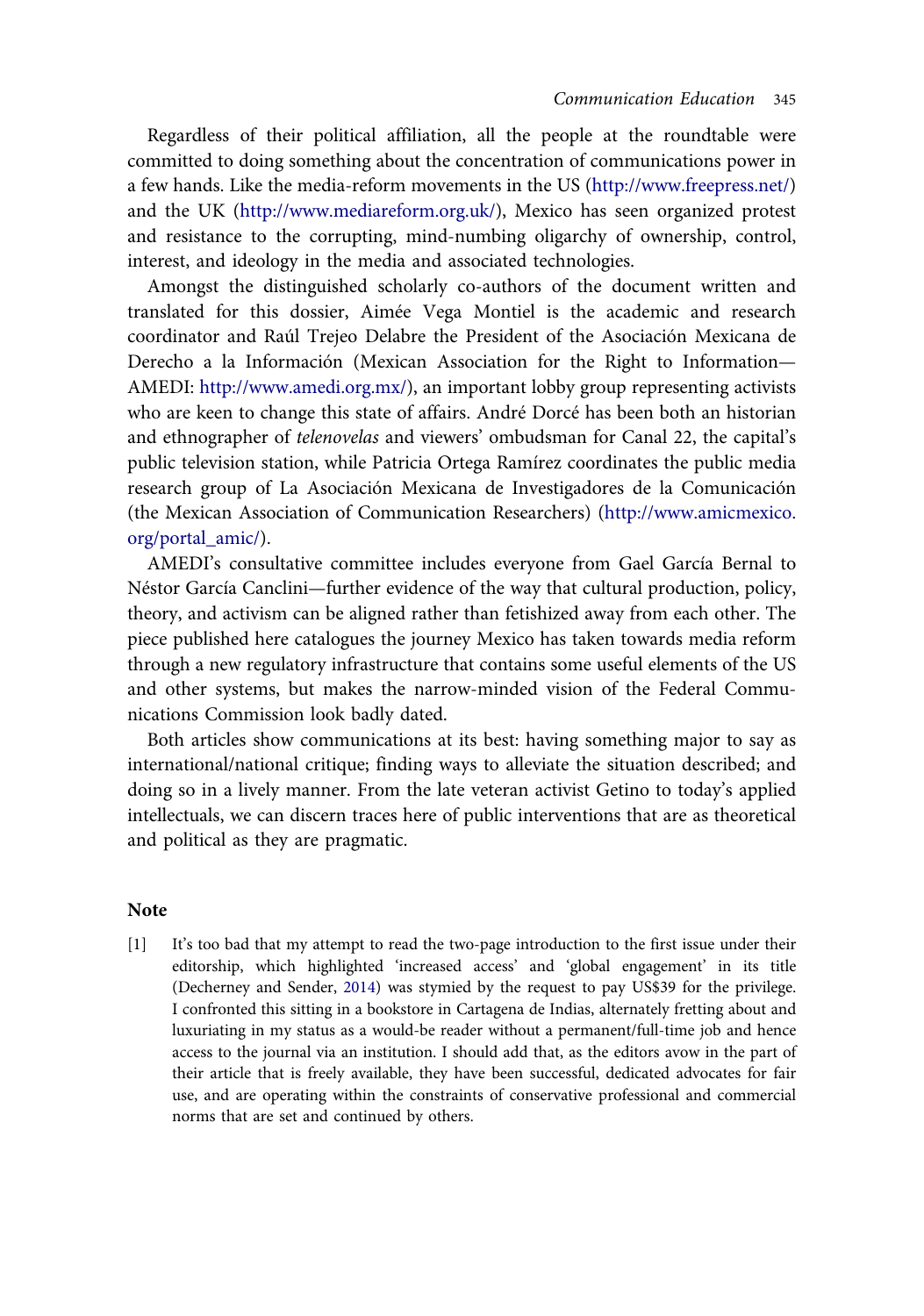#### <span id="page-3-0"></span>346 O. Getino

#### References

- Decherney, P. & Sender, K. (2014). Taking the helm: Guiding Critical Studies in Media Communication toward increased access and greater global engagement. Critical Studies in Media Communication, 31, 1–2.
- Massardo, J. (1999). La recepción de Gramsci en America Latina: Cuestiones de orden teórico y político. International Gramsci Society Newsletter, 9: electronic supplement 3. Retrieved from [http://www.internationalgramscisociety.org/igsn/articles/a09\\_s3.shtml](http://www.internationalgramscisociety.org/igsn/articles/a09_s3.shtml)
- Miller, T. (2013, March 7) Polyglots required if we want a place in the global academy. Times Higher Education, 32–33. Retrieved from [http://www.timeshighereducation.co.uk/if-english](http://www.timeshighereducation.co.uk/if-english-becomes-the-only-linguistic-currency-the-global-academy-will-be-debased-argues-toby-miller/2002381.article)[becomes-the-only-linguistic-currency-the-global-academy-will-be-debased-argues-toby-miller/](http://www.timeshighereducation.co.uk/if-english-becomes-the-only-linguistic-currency-the-global-academy-will-be-debased-argues-toby-miller/2002381.article) [2002381.article](http://www.timeshighereducation.co.uk/if-english-becomes-the-only-linguistic-currency-the-global-academy-will-be-debased-argues-toby-miller/2002381.article)
- Romano, A. (2002, May 19). Hispanic-American TV booms. Broadcasting & Cable, 29. Retrieved from <http://www.broadcastingcable.com/news/news-articles/hispanic-american-tv-booms/92554>

# The Culture Industries: Between Protectionism and Self-Sufficiency

Octavio Getino Translator: Alexandre Sastre Editor: Toby Miller

#### From Economic Globalization to Cultural Globalization

We can agree that the project of globalization, which nations and the most powerful economic and financial interests of our time want to install across the planet, represents but one perfected variation of that which across history has been the politics of hegemony or domination, known always as imperial, colonial, neocolonial or other similar classifications of power. After all, it has not been so many centuries since the mouthpieces of Emperor Carlos I of Spain—or Carlos V of Germany, depending on your perspective—proclaimed the existence of a power "in whose domains the sun never set." Such a dream is resurrected today by some well known "imperial" representatives, although this time with fewer consensuses than under the aforementioned Emperor.

Nevertheless, globalization itself introduces new situations that, unlike any other moment in history, affect the economy and in the vital life of nations, regardless of

Alexandre Sastre is a Doctoral Student. Correspondence to: Alexandre Sastre, Annenberg School for Communication, University of Pennsylvania, 3620 Walnut Street, Philadelphia, PA 19104, USA; Email: [asastre@asc.upenn.edu](mailto:asastre@asc.upenn.edu); Toby Miller is a professor. Correspondence to: Toby Miller, Department Media & Cultural Studies, University of California Riverside, USA. Email: [toby.miller@ucr.edu](mailto:toby.miller@ucr.edu)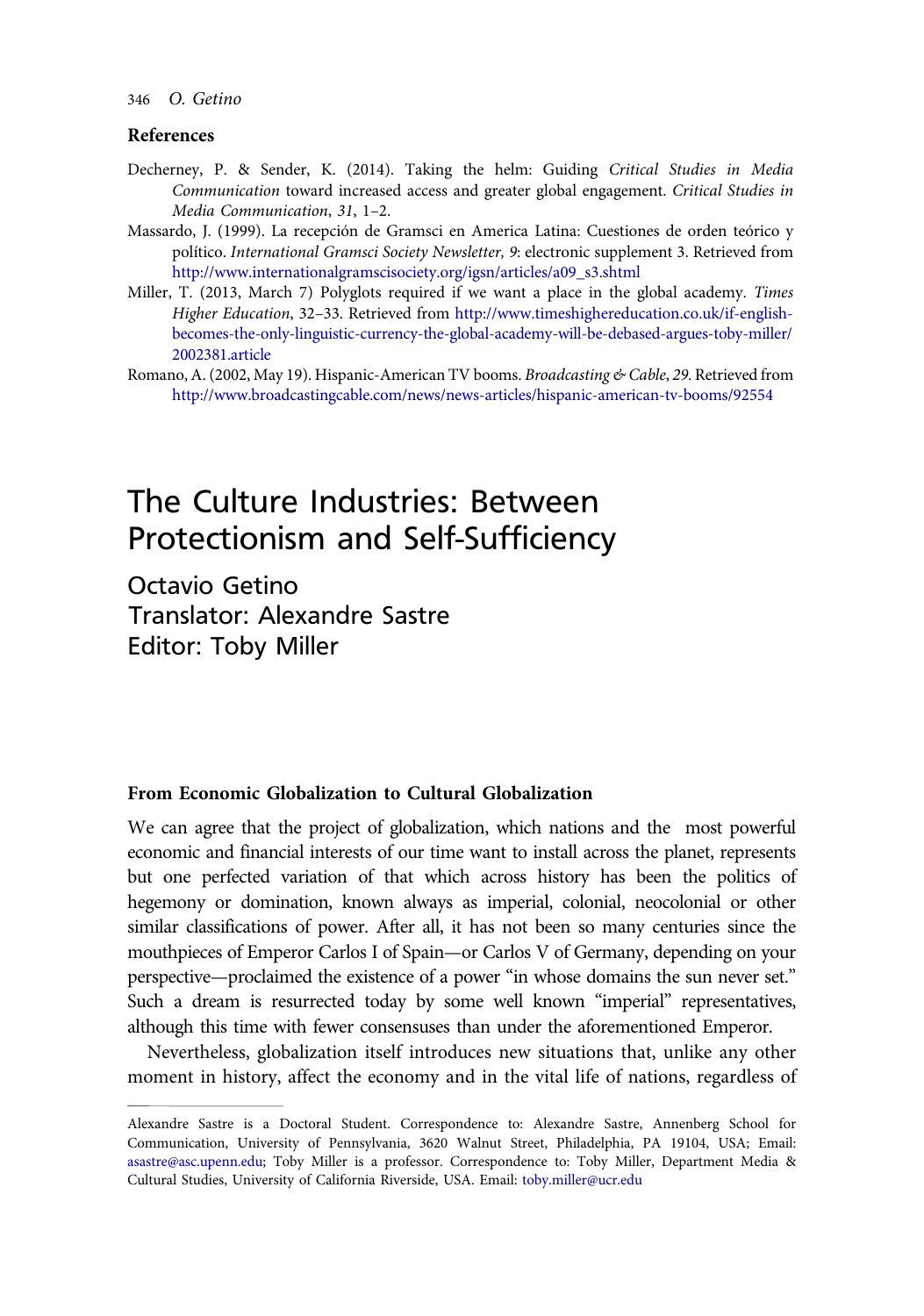the political system they represent. The increased concentration of wealth in certain territories and social sectors, as well the growing exclusion of the majority of humanity from basic human rights, are some of the results of this project, as shown by the data on wealth and poverty and the social violence experienced daily by the greater part of the world.

This dominant facet of globalization—which in turn necessarily generates another, resistant globalization—is easily visible through numbers and statistics, given that it principally operates on those tangible planetary resources that can be measured, weighed, and counted, such as figures of investments, profitability, employment, environment, and all things related to our visible reality.

Naturally, a model of control and/or domination of material, planetary space like this one requires, as always, the simultaneous labor of hegemony, and, necessarily, the ideological and cultural domination to impose and legitimate it.

It has also not been so many years since, in the Cusco, the Visitador Areche ordered the savage killing of Gabriel Condorkanqui, better known as Tupac Amaru, and a better part of his friends and family, devastating their homes, clothing, trumpets, and records, resulting in the use of schools to obligate native peoples, more emphatically than ever, to literally "join in the guild of the Catholic Church and the kindness and sweet domination of our kings."

The project of cultural and educational hegemony has never been the exclusive provenance of a determined nation or sectarian interest, but rather mandated by all those great powers that aspired, as they continue to do today, to impose their designs on others. Ultimately, all politics of domination is nothing to them but the continuation of war by other means, wherein it is not sufficient to win but rather to win—to destroy the soul, the fortitude, and the essence of those defeated—by asserting that resistance is futile.

The tenuous thing about educational, cultural, communication and information globalization, older still than the Pax Romana resuscitated in our day, continues to be one of the most powerful and indispensable factors in legitimating the power of this project, to project a geopolitical corporation of global proportions that dwarfs that of the Roman Empire.

Now the possibilities of cultural globalization may not seem to be as successful relative to the experiences of other areas, like the economy, finance, technology, and manufacturing, for example. In both the short and the long term, it would be difficult to standardize the imagined communities that have been constructed and settled through many years of locally embedded historical and social experiences. Such a project could stimulate many forms of resistance, rational or emotional, scientific or mystical, destined to confirm one's personal culture as though it were the essence of one's life.

Perhaps for this reason, dominating the culture of the general public doesn't figure explicitly into the agenda of those who aspire to redesign global power. Rather, coexistence with certain manifestations of this culture is deemed potentially fruitful, as illustrated by the approaches of many informatics, publishing, and entertainment wings of the culture industries. It is strategic that many the cultural activities and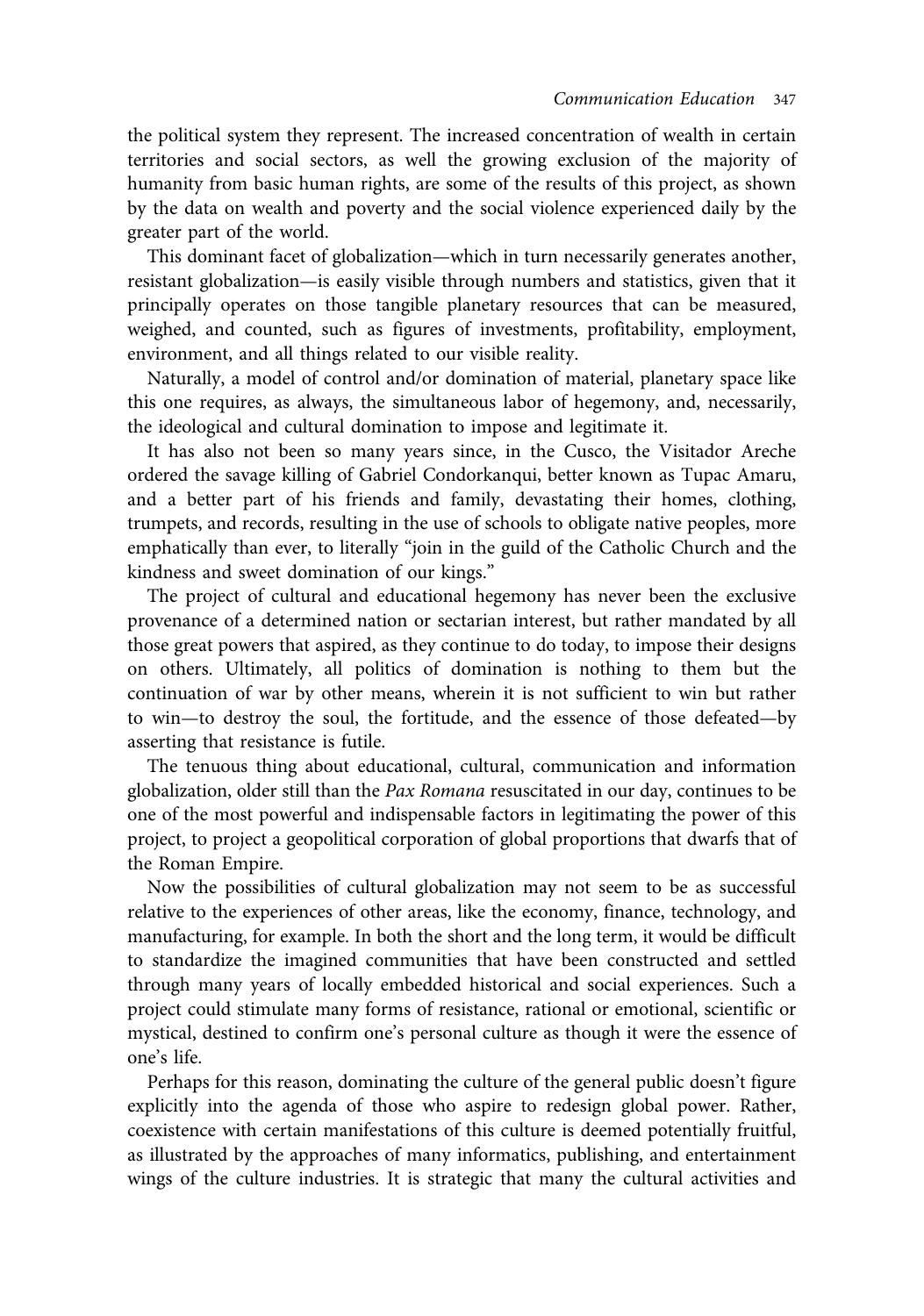#### 348 O. Getino

services of peripheral regions like ours are recognized and supported by First World governments, foundations, and transnational companies. In this sense, there is seemingly no contradiction between the act of fabricating atomic bombs or tactile missiles and providing support for art exhibits, concerts, scholarships, and artistic grants, art publications, the preservation of national parks, modernization of museums and libraries, the valorization of archeological ruins, events of "high culture," or popular spectacles.

## The Culture Industries as "Centers of Gravity"

There exists nonetheless a cultural sector that escapes this supposed benevolence, and where voracious appetites are awakened. It corresponds to the culture industries, a vast and intricate universe that is hardly a century and a half old. They include different, sometimes complementary systems of information, communication, education, entertainment, culture, and wisdom (as per the Greek tetradracma of four centuries before Christ, symbolized by the coarse visage of the Goddess Minerva—symbol of agriculture, wisdom and poetry—and in the grave stare of the owl, wherein lies the whole of man's wisdom).

The desire for global domination resides within this universe, today more than ever. It is not a question of conquering or dominating a given culture holistically, but of controlling its center of gravity, which results in wars for control of vital spaces that decisively affect the whole.

For the ancient builders of empires, this center was their armies; for their more recent successors, it is the spaces with the greatest concentration of energy, industrial and urban, from which, in our time, emerges the camp of culture. The acknowledged and fought over center of gravity is none other than these industries. Popular culture is the soul of the people—or, as Edgar Morin adds, that which mediates between reality and dreams. The culture industries are, as it were, the motor that mobilizes in one way or another. The direction depends on the guidance of those who control the rudder and its horizon and those who, like us, are simple citizens, validate or challenge the process through our consumption and demands.

But just as globalization does not operate in the same way on the economy as on culture, or on culture in general as on the culture industries in particular, a similar thing happens when we consider what occurs within these industries. Globalization and diversity are experienced differently in one industry or another, so it is best to avoid constructing too general a model.

This universe of different synergistic relations was installed in various ways in our countries, and grew from the end of the nineteenth century until the middle of the twentieth century without requiring the help of states. In almost all cases, its development and consolidation were left to the investments of national businesses and social organizations. This period saw the emergence of the book, newspaper, magazine, film, music, radio, and publicity industries. There was almost no protectionist legislation, the significance of the term "cultural diversity" was ignored, and the majority of national constitutions did not yet include the word "culture."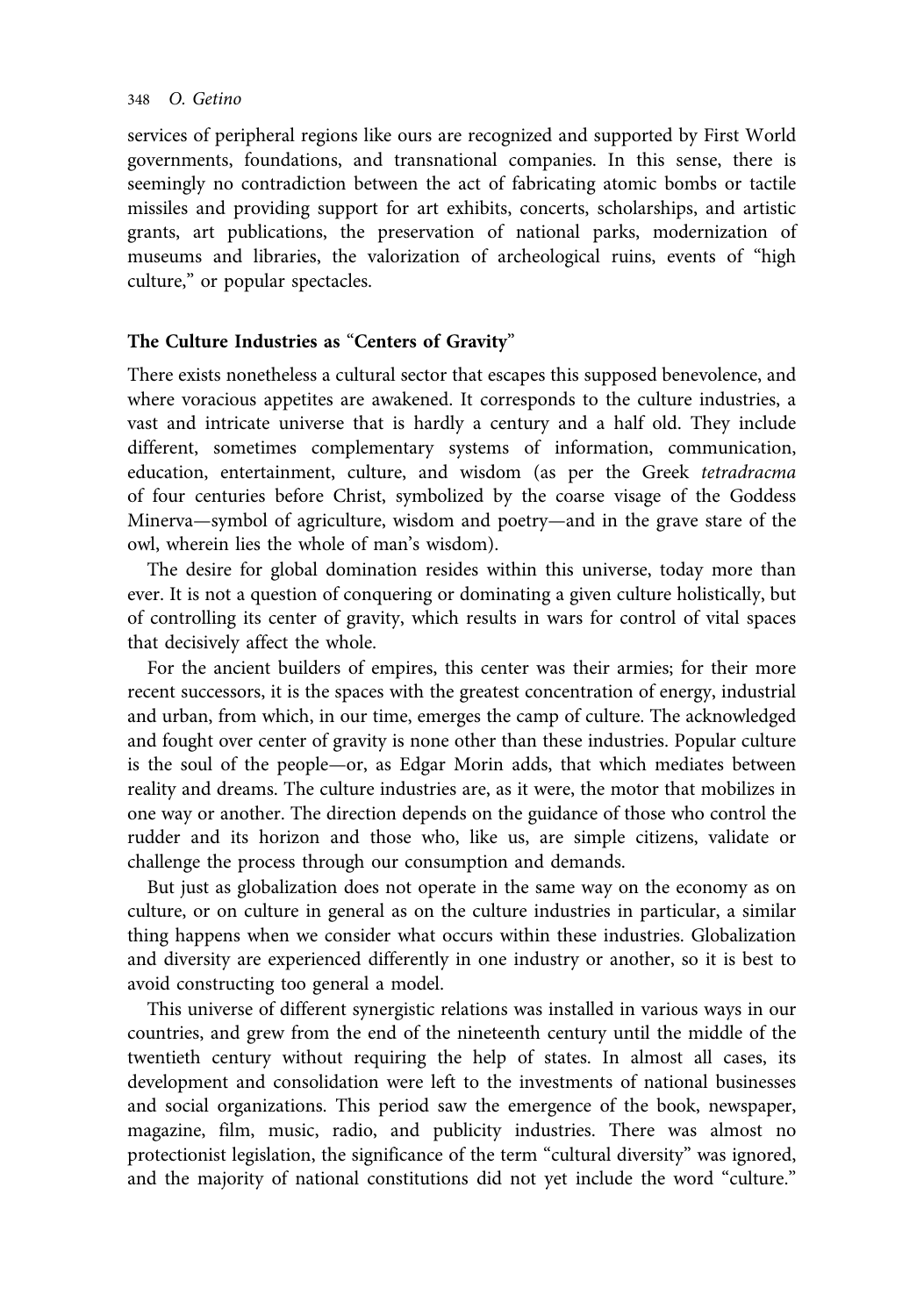Local businessmen and, to a lesser degree, social organizations financed cultural productions and services with their own resources. Successful returns and profitability resulted in ample tax revenues, which helped to balance the national budget.

The state did support this development—not through significant investment, but via policies oriented towards general economic and social development, which in turn benefitted the culture industries. Educational and literacy policies, art and technical programs, broadcast services and cultural promotion, support for authors and artists, preservation of cultural heritage and other measures carried out in the public sphere were not specifically intended to support the development of the culture industries, but they represented a powerful incentive without which these industries would not have been sustained within the country, much less beyond it.

Obviously, this development reflected an environment where national industries were stimulated via an alternative import model that formed part of a more equitable economy than the one we know today, oriented towards the support of cultural consumption. It is worth noting too that the global environment would have contributed very little to the development of the culture industries had there not been mediatory business policies dedicated to hearing and satisfying the cultural demands of local and regional markets. It suffices to scan the landscape of content produced in Argentina in the first half of the twentieth century by the radio, music, and film industries, as well as books and periodicals, to see in them the significant presence of the collective incarnation of the people and their cultural demands.

#### From Self-Sufficiency to Protectionism

But globalizing changes that arose both locally and internationally affected all our societies, including the culture industries of the region (Latin America). With the consolidation of North American power across different parts of the world came the collapse of national industrial capitalism and a relatively even distribution of wealth. This translated into a decrease in the salary and purchasing power of the majority of the population, and a greater dependency on imported machines, goods and cultural content from the industries of the Northern hemisphere.

It also disturbed the television industry, that revitalizer of audiovisual industries. The film industry entered into crisis due to the inability of business relationships between film and television industry leaders to develop as they could in the United States and the lack of European-style public broadcasting. The state had to deal with these losses by putting into place policies to stimulate and protect the film industry, imposing mandatory quotas for local movie theaters and establishing prizes, scholarship and subsidies for national employers.

In turn, it was left up to the government of a few nations, like Argentina, to fund the creation of television channels, but they were subjected to a North American programing and financing model. Rather than fostering a local culture industry, the economic policies put in place by military and civil governments opened the country up to fleeting foreign investments that took advantage of all that was within their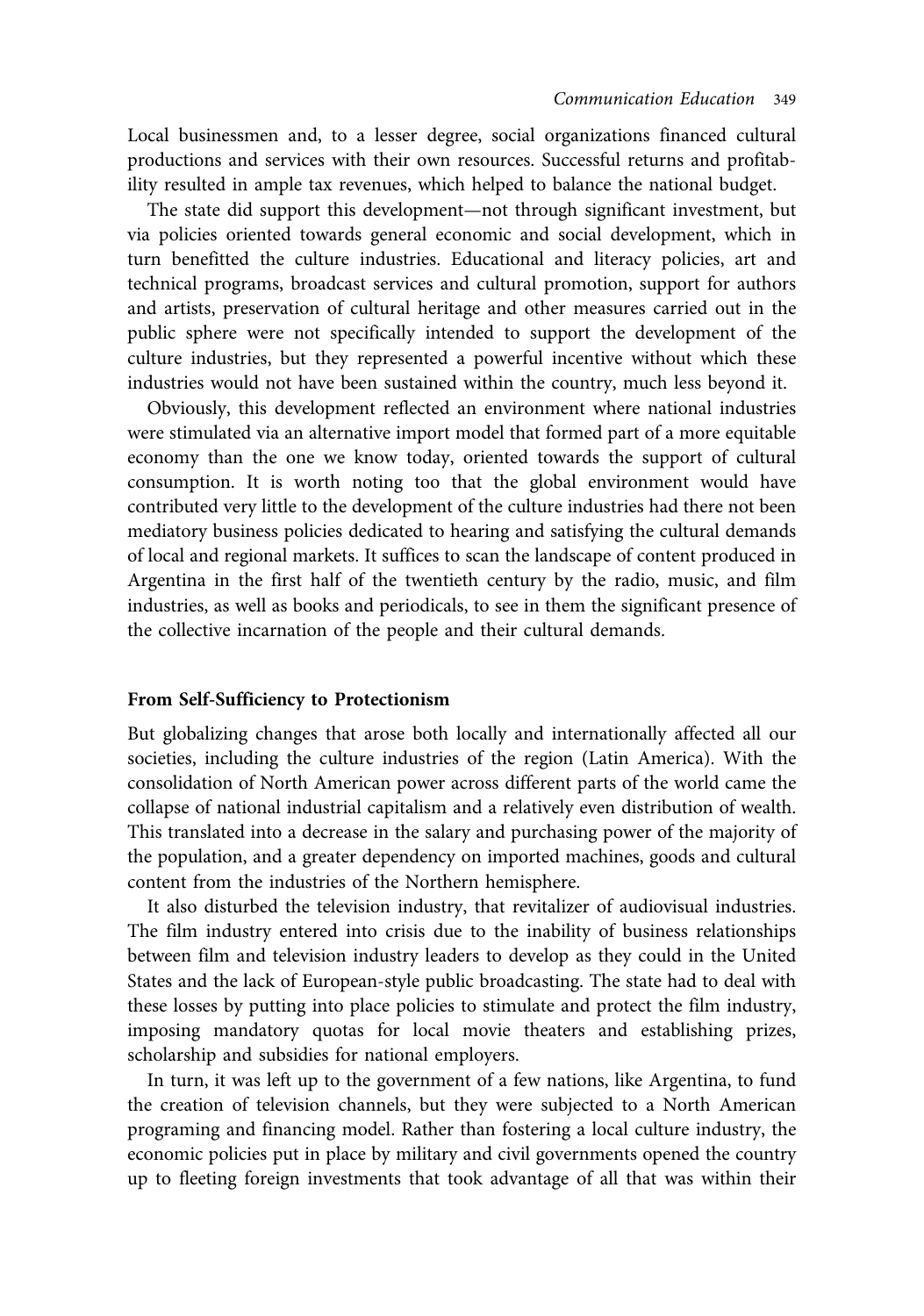reach, until, satisfied, they departed to the next destination, or stayed in the country but making commercials rather than full-length or serial narratives.

This affected some industries more than others but, generally, the presence of cultural goods produced in the country started to experience a gradual decline originating not so much from the specific polities of the cultural sector, but from more general policies that stifled the ability of the culture industries to compete with what was coming in from other countries, and with a rapid decline in traditional cultural consumption on the part of large segments of the population.

The true Ministry of Culture, like those of Health, Education, and Housing of many of our countries, is represented today, as it has been for some time, by those of the Economy and Property, since the policies put forth by the latter sectors determine the scope of possibility for the former, as well as for consumers. They shape the demands of the population, from activities and values to social mores.

#### From Protectionism to Concentration to Transnationalism

Recently, the most relevant sign in the life of our countries is the concentration and transnationalism of the economy in general and the culture industries in particular. Mergers and alliances between large international corporations have set in stone, at least for the moment, property and power relations on a global scale, with a direct effect on local industries, the market, employment, production, and commercial technology and content production.

It is essential to remember, for example, that in Argentina the total percentage of transnational sales of companies in the cultural sector rose from 38 percent to 59 percent in 1992, and by 1998 had reached 80 percent of movie theater revenues, 74 percent of advertising billings, 54 percent of publishing and graphics, and a similar percentage of television and multimedia. These figures give an approximate idea of the extent to which the country's culture industries have internationalized. There is the additional problem that new foreign owners of these industries generally conceive of cultural goods and services in terms of commerce, and beholden to the same economic considerations as industrial manufacturing.

This situation primarily affects small cultural businesses. In addition to their economic dimension, they represent intellectual capital in the design and development of symbolic values. These firms reflect the cultural diversity of a society to a much greater extent than particular groups or industrial conglomerates. Local radio stations, cable television channels, small local or regional editorials, local record companies, topical and niche publications, movie directors who produce their own films, and media channels dedicated to the promotion of new works from unknown artists are the most vulnerable to mergers within the culture industries. This erodes diversity of content and the values it reflects—the very purpose of these industries. That is to say, democracy itself is affected, both within the realm of culture and, more broadly, in its foundational recognition of others as a recognition of ourselves.

A study by UNESCO-CERLALC recently maintained that "in the same way that biodiversity, that is to say, the immense variety of forms of life developed over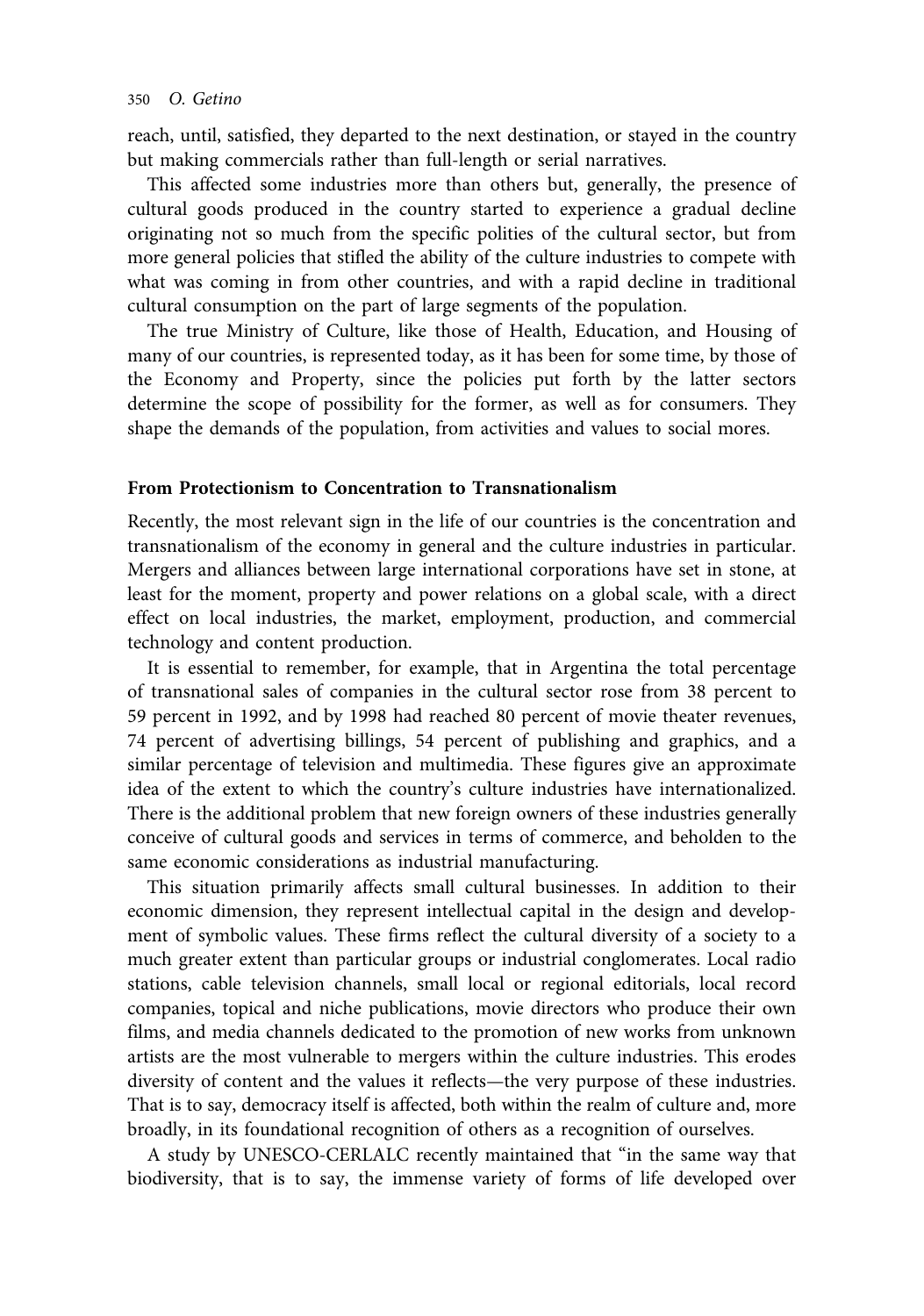millions of years, is indispensable to the survival of natural ecosystems, those cultural ecosystems composed of a complex mosaic of cultures need this diversity to preserve their various roles to the benefit of future generations."

Cultural diversity emerges from memory and habitat—what some thinkers define as blood and soil—of different social groups, communities or nations, along with the authors and creators that represent them on an individual level. It emerges from a specific and concrete place, nourishing itself from the multiple areas with which it interacts dynamically, and enriching in turn the universal from itself.

Globalization and transnationalism, instead, suppose a hegemony or economic domination on par with the cultural, which threatens said diversity and works against what could be a real universalization of culture.

#### From Culture Industries in General to Culture Industries in Particular

In this last period, industry mergers in our countries have privileged less the production of cultural goods and more the reorganization of a capitalism traditionally conceived for production, a capitalism for the product, meaning for sale, for market purposes. In this way, sales, more than production, are the center of gravity for transnational investors. We are barely noted abroad for our design and production industries. Albums, books, movies, cable channels, public service campaigns, technologies, and other materials are goods whose creative design and production are undertaken only in the most industrialized nations then bestowed upon peripheral and dependent countries that, Argentina, are but a point-of-sale.

Some industries are less affected by this trend and continue to respond to cultural demands of the population that remain unmet by transnational corporations, where local companies can more successfully compete. In the case of radio stations, they are dedicated largely to offering musical content produced by industry heavyweights, but also to respond to the information or entertainment needs of the population that can't be satisfied by stations from other countries. The press, from magazines to newspapers, is also useful for publicizing the goods and services provided by large international companies, but shows little economic or political return for transnational conglomerates.

Something similar occurred with deregulated television, in which local content is regularly preferred by the public and represents, at least in Argentina, between 60 percent and 70 percent of programing airtime. For its part, the book industry, despite being increasingly under the control of Spanish publishing houses and other parties acting as subsidiaries for powerful international holdings, still encounters significant local demand, and has difficulty only with market access and distribution.

It is evident then that internal cultural demands can still sustain, without the immediate need of protectionist policies, the majority of the national culture industries, though that may not mean that the symbolic values produced by these industries necessarily correspond to the requirements for real cultural and national development.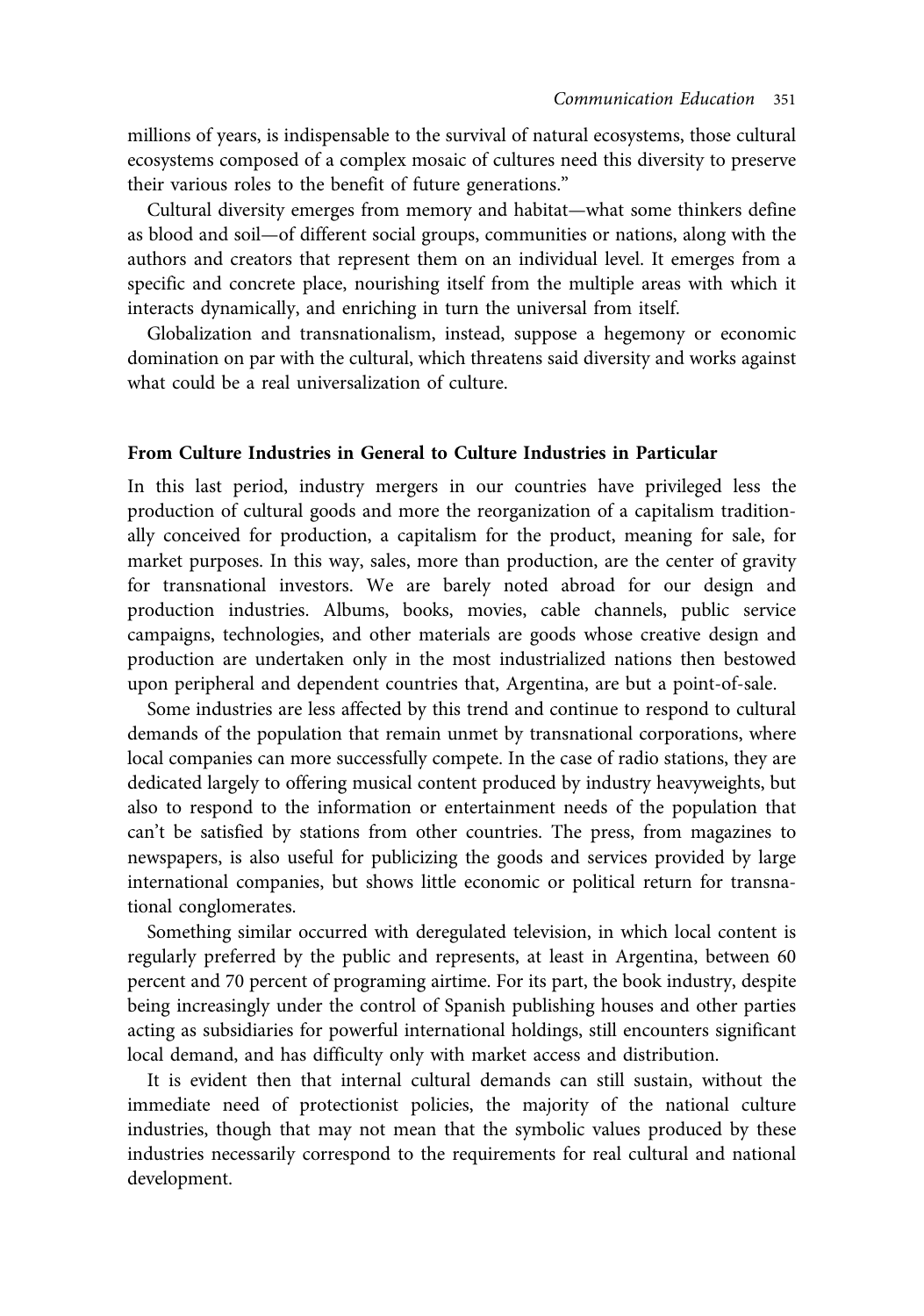#### 352 O. Getino

Nevertheless, the Achilles' heel of the culture industries is basically situated in a subsector with the ability to affect them as a whole, and the arts in general: the audiovisual industries, more specifically, film. It is precisely on this industry that the governments of a large part of the region concentrate the bulk of protectionist legislation in a way that is distinct from any other industry of this nature, even from projects intended to generate relatively more permanent and systematic activities and services beyond filming television commercials or institutional promotional shorts.

This case is important because it is the most relevant example facing globalization, for which the state appears in some countries to be the director and promoter, and yet the rest of the culture industries shine in its absence, at best buying books to distribute to libraries and schools, maintaining some radio and television stations which are for the most part in debt, or offering contests to provide prizes for amateur audiovisual projects that rarely ever grace the television or movie screen.

It is known that the significance of this industry is rooted not only in the thousands of millions of dollars facilitating the production and distribution of movies and television programs—50 billion US dollars alone—but also in the possibility held within the very language of audiovisual media itself, palimpsestic by its very nature, to induce as enjoyable a comedy a clip or film of special effects alongside incentivizing the consumption of many other products. This is in addition to the ideas and values that are embedded in these images and sounds.

Hollywood, in short, doesn't sell movies, but ways of life, which is why it represents an important strategy for the Department of State and those who control the North American economy. Someone once said that when "Uncle Sam" calls Hollywood, he responds hastily and obediently, to which we might add that when the big studios need the political support of the State, they are quickly appeased. Proof of this can be seen in the threat of reprisals toward the Mexican government, made by the eternal representative of the major corporations, if the President didn't veto the protectionist measures approved in 2003 by the country's National Congress, which consisted of a 10 cent tax on movie theater tickets—much like that put forth by the Argentine legislature—to reinforce local film production.

The debates and confrontations that have taken place over the years in the GATT, and which are repeated—albeit more tentatively—in the WTO, are sufficient proof of the international struggle for control of the cultural industries' center of gravity, and by extension, the cultural, economic and commercial worlds. The condition of the film and audiovisual industries is thus owed particular attention, given that it is one of the most explicit examples of the conflict between globalization and cultural diversity.

At this point, and at the risk of questioning the traditional protectionist practices of some Latin American industries in this area, we can assert that until now they have not demonstrated any substantial advances in the development of real local industries that could sustain and develop national audiovisual culture. Successive laws, resolutions, decrees, rules, and aid of various sorts have only served as a defensive mechanism in the face of the onslaught of North American industry. What is certain is that the protectionism of the political powers increasingly requires an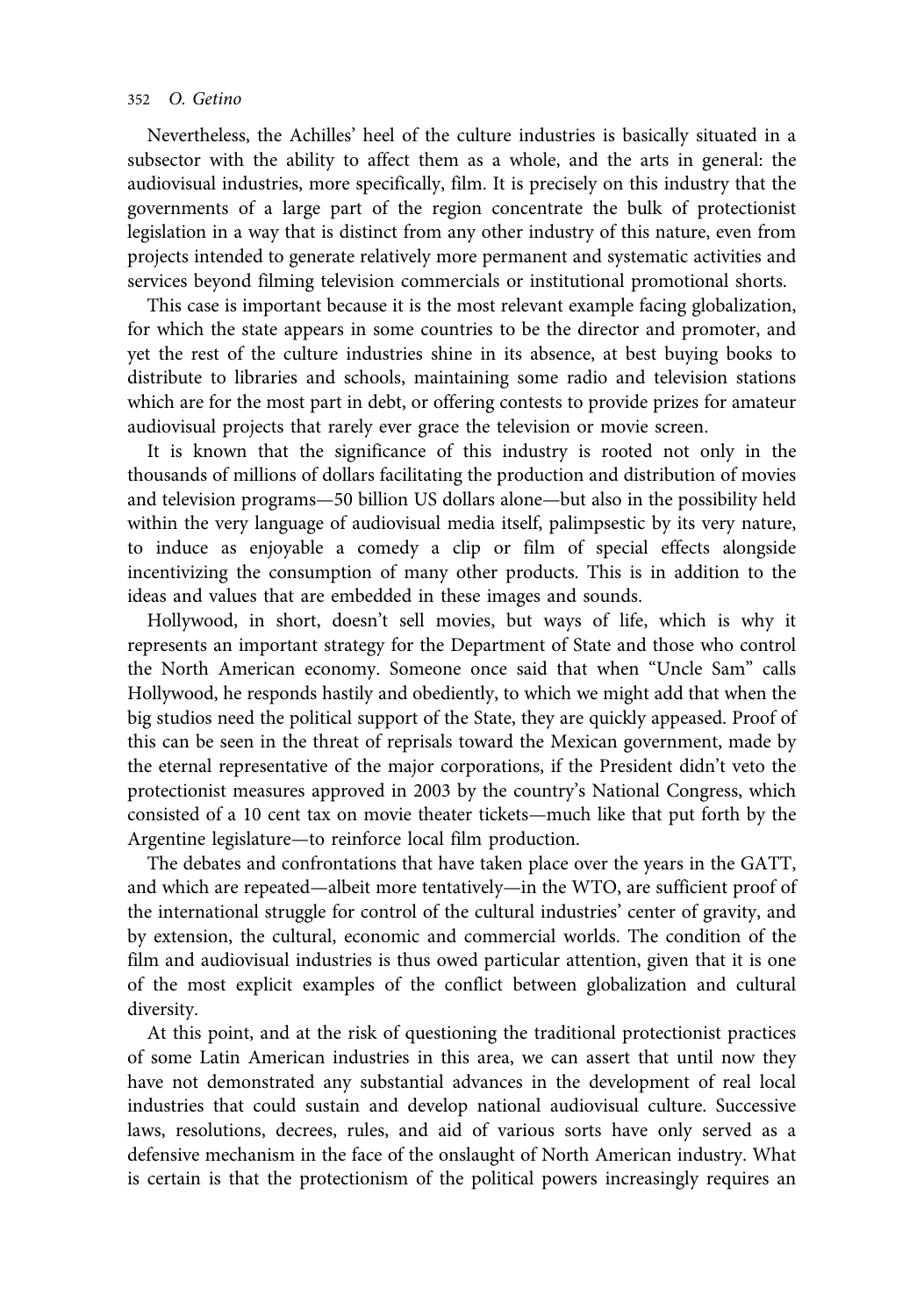incremental expansion in order to respond to the challenge of unequal international competition, and the incapacity on the part of businesses and local governments to overcome this defensive strategy. The attention of film producers is thus concentrated more than ever on getting a satisfactory response from the powers that be, with which the evolution of demand and consumption is practically completely under the control of the North American majors.

The submission of the state to the market has been common practice in the better part of the region. The increasing privatization or denationalizing of our fundamental economic resources—in addition to basic services like telecommunications and broadcasting—and the growing internal and external debt, aggravated the economic situation of each country, curtailed national budgets and relegated to the background those industries which received protection, when they weren't being directly eradicated.

To this is added a protectionist practice on the film industry of some countries that resulted in an even greater dependency on the part of producers to governmental organizations, with particular attention focused in the change of officials at every election to markets.

If we start from the presumption that film production is supported almost entirely by the resources that each citizen contributes to the finances of their state, and in turn to the financing of their film industry, the returns on the part of producers and creators—developed and enriched by their own professionalism and creativity appears a sine qua non of democracy.

#### Alternatives to Globalization and Diversity

What is the alternative, if any, to this supposed option, set in stone, between protectionist policies to support diversity in the audiovisual sector, and the "McDonaldization" of culture that feeds the machine of globalization?

First, it is indisputable that if we consider culture as, among other things, the expression of the collective memory and imagination of our people, then nation states have the legitimate right, and the irrefutable obligation, to put forth cultural policies through free elections, free from any external constrains and within a framework of active support from national cultures, as in the case of the human rights and interests of the communities represented. This implies regulating and protecting the development of the rights and interest of diverse cultural camps and the industries that represent them, through regulating their activities to guarantee fairness and competency in local and transnational production, with, depending on the circumstances of each country, the state even producing those goods and services that are unable to be met by the private sector but which are essential for the good of the community.

Renouncing this means, in those countries with the least development, also renouncing their cultural properties, not those, we repeat, that are established, but those that are becoming established through exchanges and intermingling with all other cultures.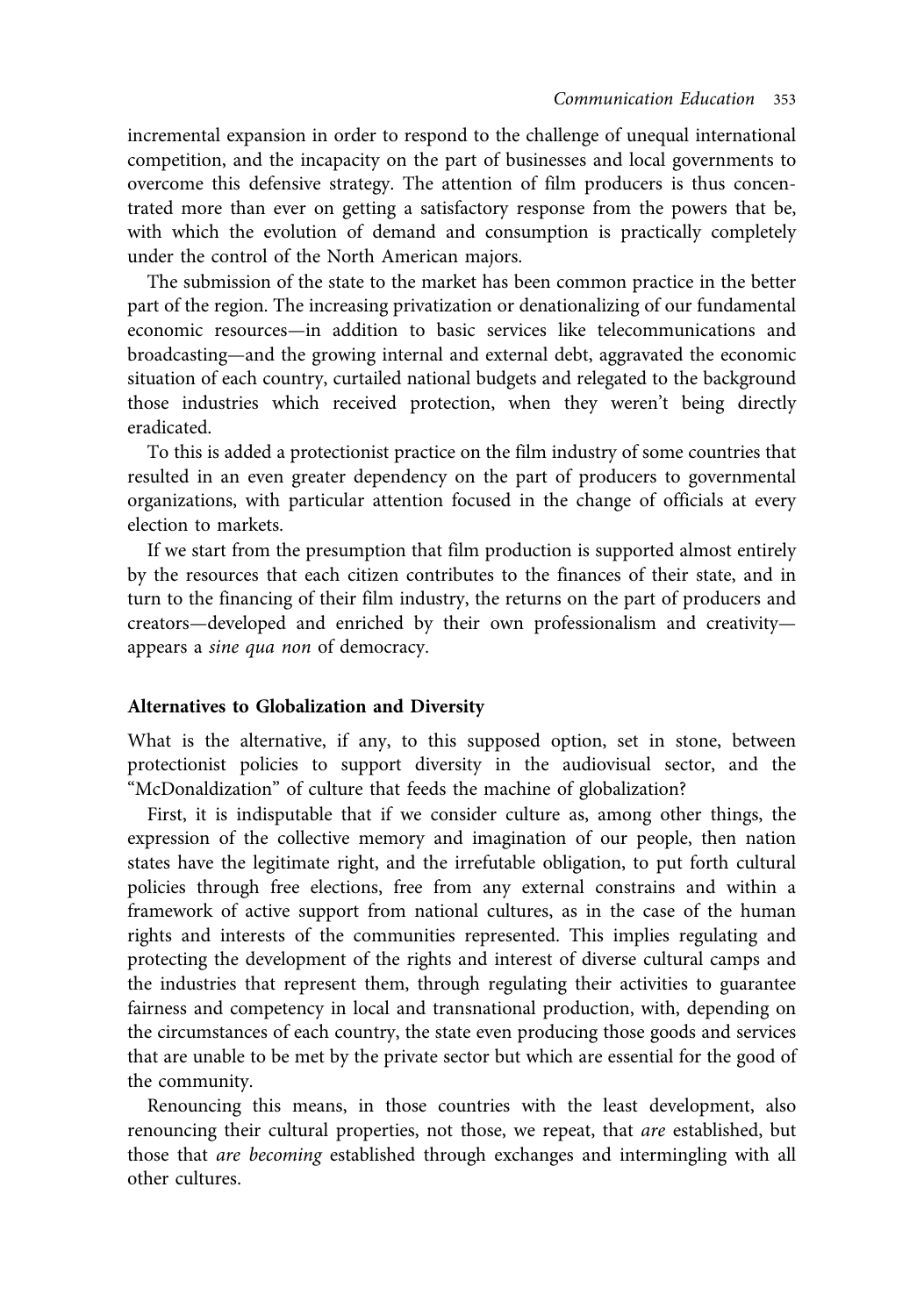#### 354 O. Getino

Second, we might say that protectionism, which has been practiced by some countries in the last few decades, protects our industries less and less, most notably our film and audiovisual industries. It is thus clear that the active support of those cultural activities and services is a responsibility the state cannot delegate, but those vigilant forms of protectionism over the industry, given the historic experiences of our countries, deserve to be rethought in the light of new circumstances, precisely so that they can actually protect. This obligation is also our duty. If we do not have a satisfactory response to this dilemma, it will come at the hands of others who are responsible for our difficulties.

We protect, individually, those who do not yet know how to walk and those, like adolescents, who are known for their constant demands. Yet protection is not destined to perpetuate these given situations, but instead to improve them. That is to say, we move on from adolescence, or at least from youth, which represents a move from demands to dreams.

Let's agree that many local businessmen from the cultural sector, and from other industrial sectors, are fixated more than ever on a situation aggravated by globalization, on complaints, orders, and claims instead of letting their imagination run free to reunite those investments necessary for self-sustenance, without which it isn't possible to grow. And, overall, to do it freely, an indispensable approach to the recreation of imagined collectives and copyrights, the legitimate realm of the culture industries in general and audiovisual industries in particular.

At a certain point, protectionism, resistance, and defensive strategies that don't have as their ultimate goal the creation of entrepreneurial self-sufficiency could lead to unethical practices that compromise the cultural good. To corroborate this would only require observing what is going on around us and the deterioration of important sectors of our economy.

Therefore the alternative to the problem of diversity that survives only thanks to State protectionist policies over a few culture industries would not be to cut back on them, but rather to redefine them. It is a question primarily of fomenting and increasing their capacities within a realistic framework—which is not that which we desire and much less that which we can control—before turning to limitations or restrictions on that which is foreign. Or, by the same token, making increasingly unnecessary the presence of state subsidiaries and economic aid, except in those countries where the strain of the domestic markets or the absence of audiovisual industries still require such involvement for the continued production of their own images.

Such an alternative approach to development doesn't only depend, as it has been said, on specific policies geared towards the culture industries, although some of them, like the audiovisual sector, require them more significantly. It takes root, above all, in the changes that can be introduced more broadly into national politics—which naturally include the economy, a range of industries in general and the fair distribution of income in particular—and in the sense that both are similarly primed for the benefit of the population. This calls, therefore, for the development of programs and multi-sectional strategies, and for the implementation of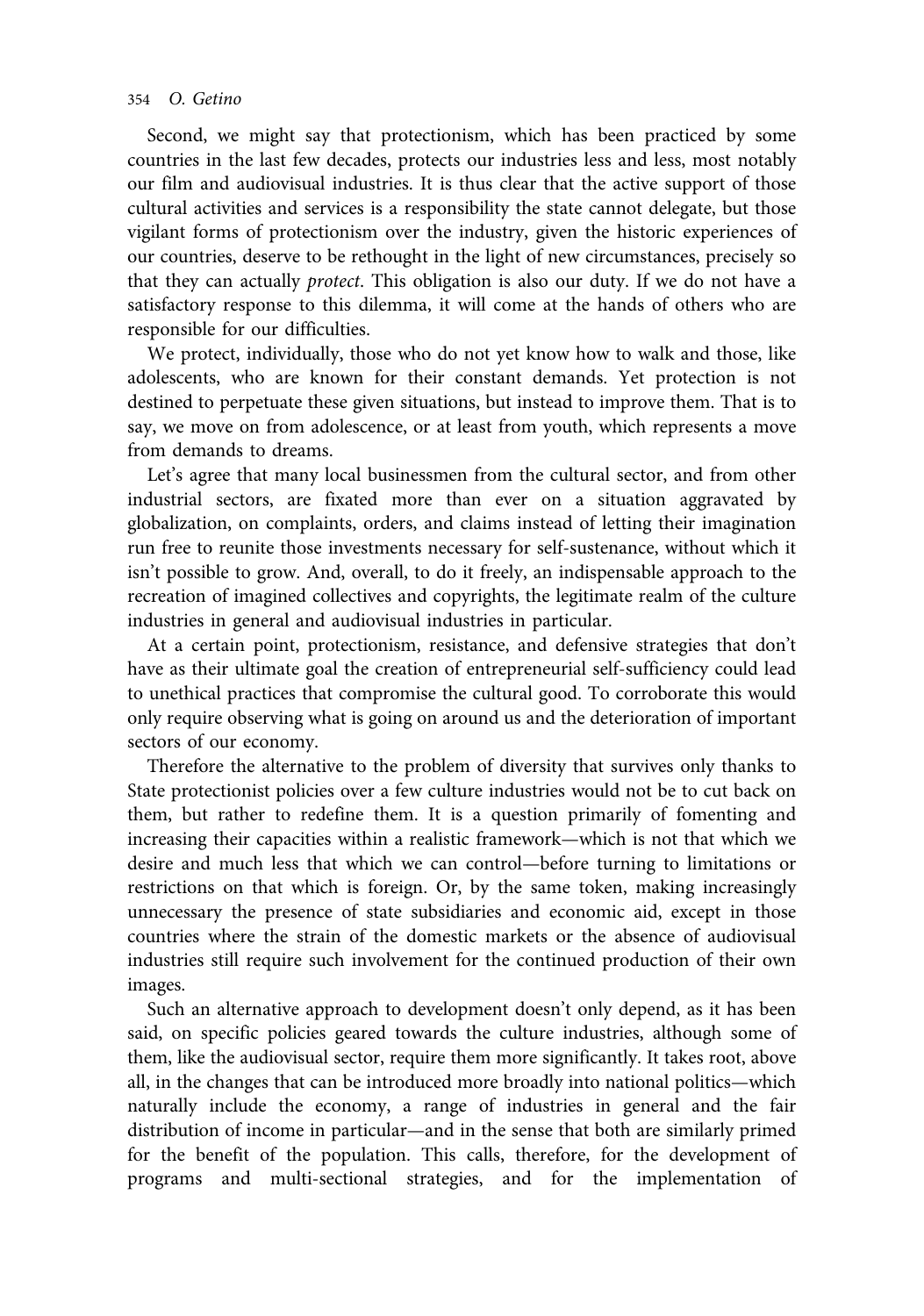<span id="page-12-0"></span>interdisciplinary activities to stimulate our own productive capacities, which will require simultaneous policies and strategies on diverse fronts, given the complexities of the sector with which we are concerned.

In sum: we understand that the politics of culture are bound by concepts of protectionist and defensive policies towards the system of culture industries, and toward audiovisual industries in particular. They face a very limited future if they do not set out more ambitious goals, like those that encourage and boost, depending on the circumstances of each country or region, existing economic, human and technical resources to balance strengths and become capable of competing, locally or regionally, with the transnational industries that today hold a hegemonic dominance over the system.

#### Octavio Getino

Deceased director of film and television. Researcher on communication and culture.

Consultant for international organizations (UNESCO, PNUD, PNUMA, etc.) on the topic of communication and development in various countries throughout Latin America.

Directed, in Argentina in 1992, the country's first research project on the economy and the national culture industries. In 2001, coordinated the first stage of the Economic, Social and Cultural State of the Culture Industries project in the MERCOSUR countries, approved by the region's Ministers of Culture.

Professor of Communication and Culture in universities in Argentina and across Latin America. Among his most recent books are: Culture industries; Cultural MERCOSUR (Ed.), The culture industries in Argentina; The economy and public policies, film and television in Latin America; Production and the market, tourism: Between leisure and business, Cultural Identity and Economic Development in Latin America and the MERCOSUR.

#### References

Abramovsky, Chudnovsly, López. (2001, April). Las industrias protegidas por los derechos de autor y conexos en la Argentina, Documento de trabajo, CENIT, Buenos Aires.

- Alvarez, G.O. (1999). Integración regional e industrias culturales en el MERCOSUR: Situación actual y perspectivas. In N.G. Canclini & C. Moneta(Eds.) Las industrias culturales en la integración latinoamericana.Buenos Aires: EUDEBA–SELA.
- CEDEM. (2001, August). Las industrias culturales. Situación actual y potencialidades para su desarrollo. In Coyuntura Económica de la Ciudad de Buenos Aires, No. 2. Buenos Aires: Secretaría de Desarrollo Económico, Gobierno de Buenos Aires.
- Getino, O. (Ed.). (2001). Industrias Culturales—MERCOSUR Cultural Buenos Aires: Secretaría de Cultura y Medios de Comunicación–OEA.
- Getino, O. (1995). Industrias culturales en la Argentina, dimensión económica y políticas públicas Buenos Aires: Colihue.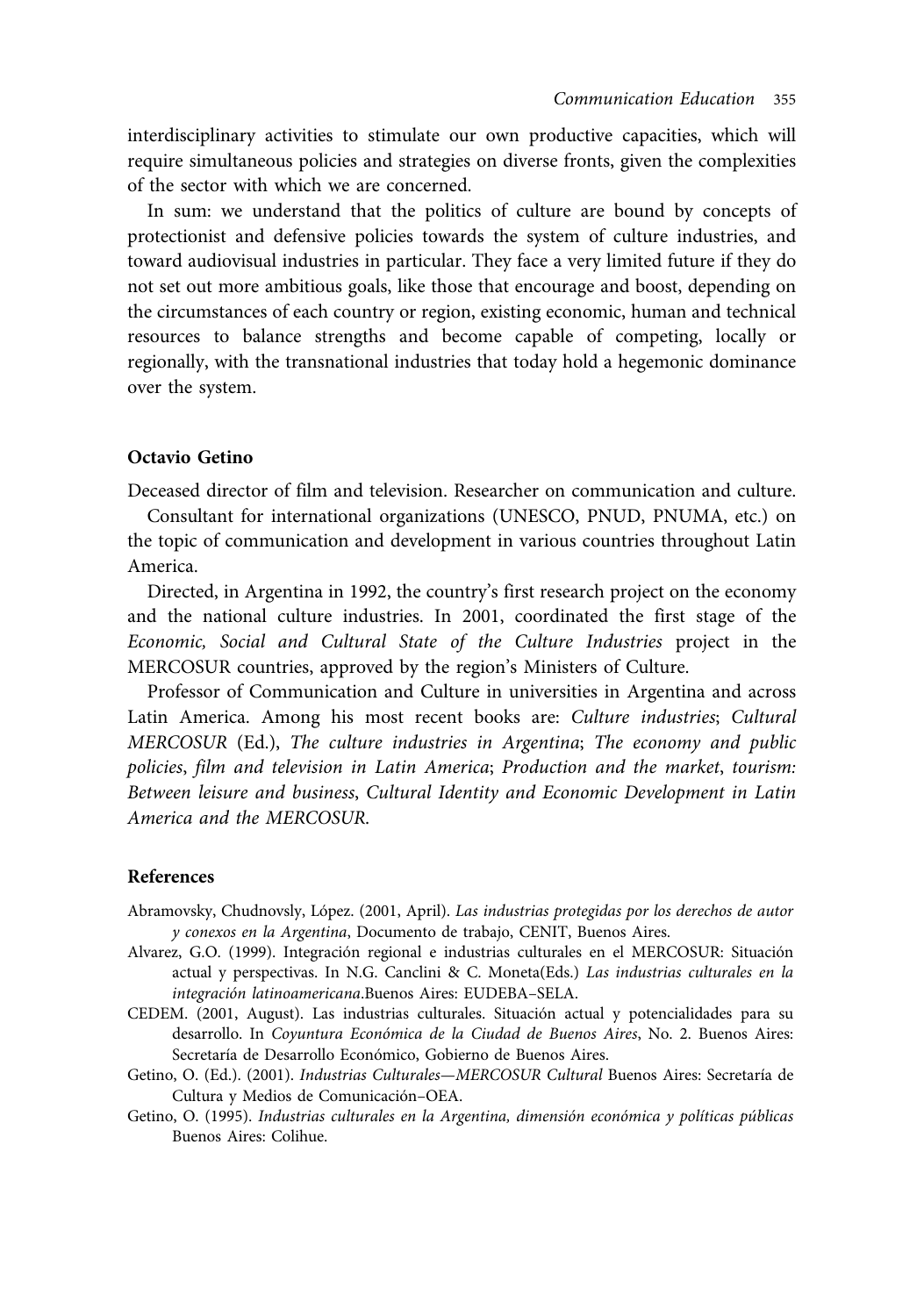# Telecommunications and Broadcasting Reform in Mexico in 2013: Key Elements of the Process

André Dorcé, Aimée Vega, Raúl Trejo Delarbre & Patricia Ortega Ramírez Introduced and Edited by Toby Miller Translated by Alexandra Sastre

The goal of this article is to analyze the key elements of the process of reform of Mexico's telecommunication and broadcast sector in 2013. The historic antecedents that ushered along the development of a model of concentrated power were reviewed and the actions of a few key citizens were revealed as an important counterpoint to this history. That counterpoint was echoed by initiatives from the country's three political parties and the President. The most significant points of this reform, as well as some of its challenges, are analyzed.

Antecedents: The political landscape of Mexico has been determined by a presidential structure that has historically monopolized political and legal factions, resulting in a great concentration of power in the hands of the President. Over seven decades, the Institutional Revolutionary Party (Partido Revolucionario Institucional, PRI) governed our country with a nearly totalizing force. During those years, the discretionary and complacent relationship between the government and the radio and television industry facilitated both the financing of an authoritarian Presidential regime and the growth of the media.

Among the powers of the President has been the unilateral allocation of radio and television licenses. The absence of a state policy that privileged the notion of public service in the regulation of broadcasting and telecommunication, the stagnation and the empty legalities of our juridical norms in this regard, and the power relationships

Alexandra Sastre is a Doctoral Student. Correspondence to: Alexandra Sastre, Annenberg School for Communication, University of Pennsylvania, 3620 Walnut Street, Philadelphia, PA 19104, USA; Email: [asastre@asc.upenn.edu;](mailto:asastre@asc.upenn.edu) Toby Miller is a professor. Correspondence to: Toby Miller, Department Media & Cultural Studies, University of California, Riverside, USA; Email: [toby.miller@ucr.edu.](mailto:toby.miller@ucr.edu) André Dorcé is a Professor and researcher at UAM Cuajimalpa. Aimée Vega Montiel is a researcher at UNAM-CEIICH. Raúl Trejo Delarbre is a researcher at UNAM-IIS. Patricia Ortega Ramírez is a Professor and researcher at UAM Xochimilco.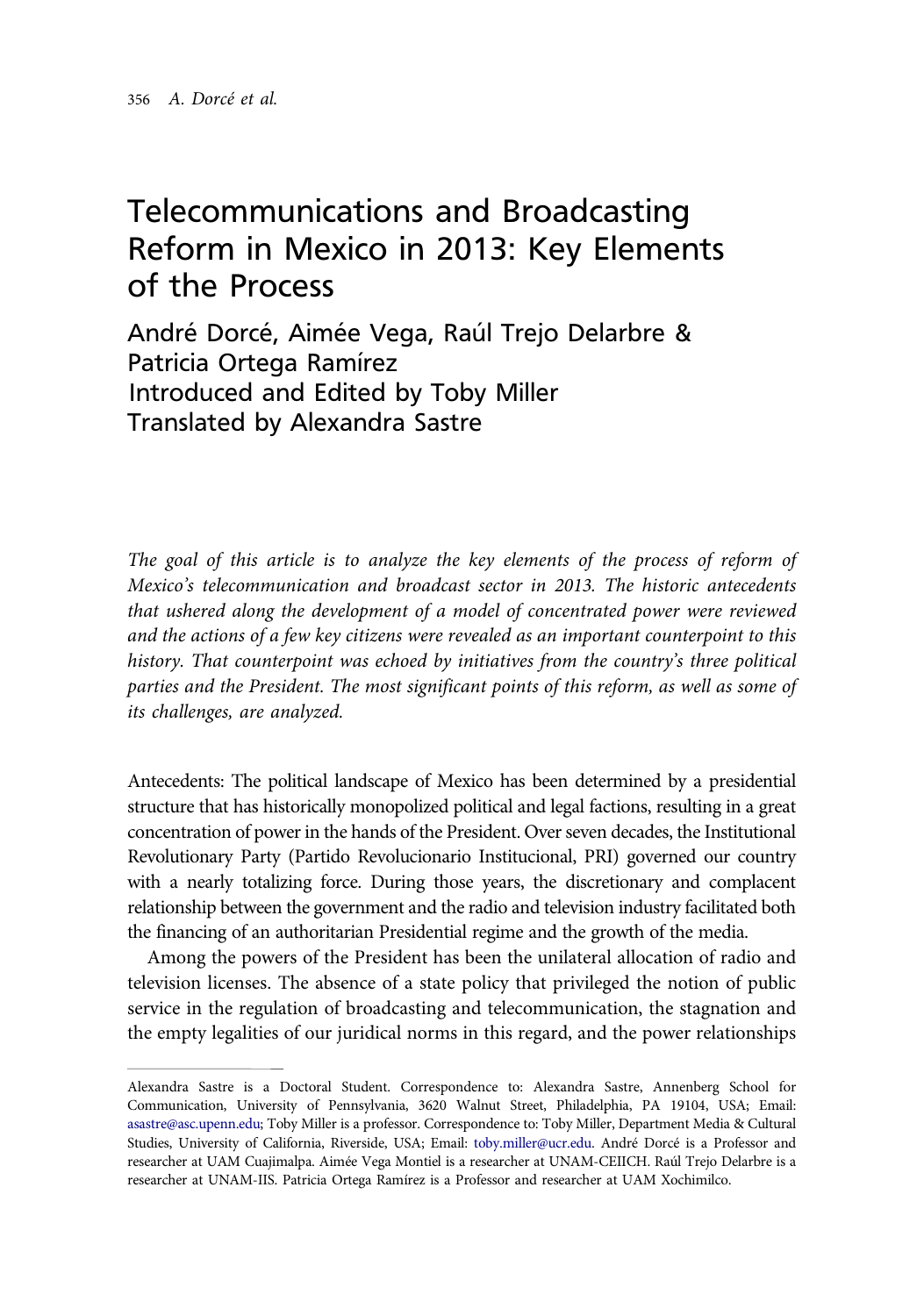that have existed between our political class and the media industry all contributed to a system of communication in which the following prevail:

An extreme concentration of broadcasting resources in the hands of only a few companies, particularly in regards to the television industry, where two firms, Televisa and Television Azteca, monopolize 94 percent of commercial television signals.

A telecommunications market under an economic monopoly. Through his two companies, Telmex and Telcel, one individual, Carlos Slim, controls 80 percent of the landline and 70 percent of the cellphone market.

Limited diversity in the distribution of broadcasting signals. Of the  $2045<sup>1</sup>$  radio frequencies that until 2012 the Federal Communications Commission had inventoried, 80 percent (1635) were allocated for the commercial market while 20 percent (410) were allocated for use in educational, cultural, and experimental purposes. The case of television was similar, and, during the same time period, commercial television was allocated 68.43 percent (672 channels) of all the channels in the country. Of these, 31.57 percent (310 channels) were allocated to public television.<sup>2</sup>

But the problem of a lack of plurality in the distribution spectrum becomes even more serious when we see that the majority of the frequencies without commercial ends have been granted to state governments or federal institutions rather than universities or social services. That is to say, of 402 radio frequencies, 62.2 percent are concentrated in hands of state or federal governments. In the case of public television, 92.1 percent of its channels were in some way dependent on government aid.

The laws that regulate telecommunications and other electronic mediums effective until at least 2013 emerged during the prolonged hegemony of the PRI. The Federal Radio and Television Act was passed in 1960, 10 years after the emergence of television in Mexico, and 30 years after the birth of radio. Since then, strong interests in the broadcasting sector have determined the direction of the rules in place to regulate it. In 1995, a Federal Broadcasting Law was put into place.

Since the last few years of the twentieth century, Mexican politics has diversified as various political parties consolidated. In 2000, while the presidency was taken over by a political party other than the PRI, the change did not facilitate the democratization of either media structures or the laws regulating broadcast media. The complacency, and even submission, of governments (headed for over 12 years by the National Action Party [Partido Accion National, PAN]) to the broadcasting industry not only maintained but increased the privileges bestowed on media owners, which led to their consolidation as one of the most powerful influences in the social, cultural, and political life of our country. The sector opposed any change to the regulation of media that might have altered or diminished its privileges. In 2005, urged on by changes that the industry faced in the digital age, the powers that be sought to secure their interests and increase their influence in the media sector, and in 2006 achieved legislative approval of reforms to federal broadcasting laws in their favor. These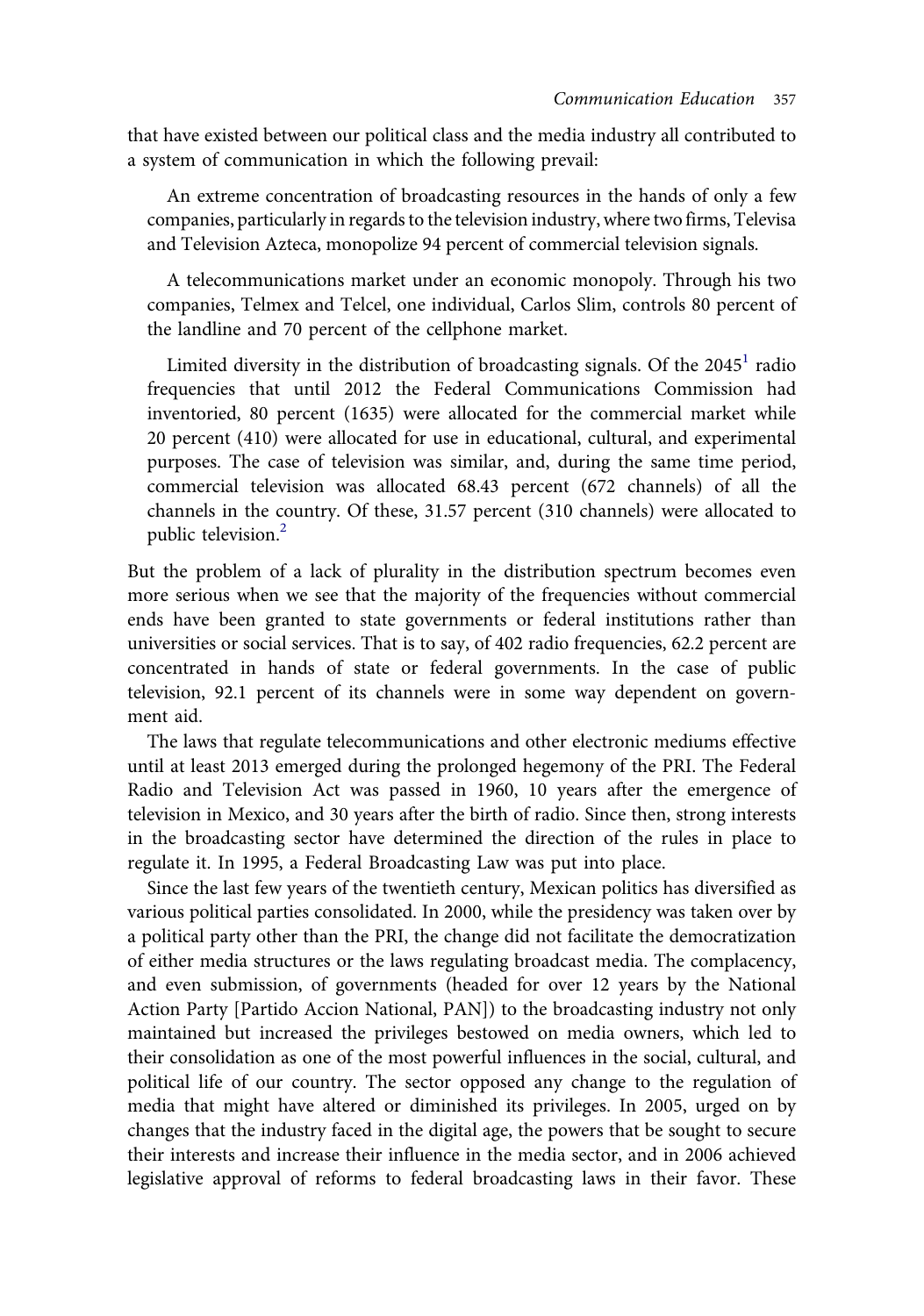#### 358 A. Dorcé et al.

reforms were actually drafted in the very offices of Televisa, the most powerful of these broadcasting companies, and were henceforth referred to as the "Televisa Law." But counter-power was also at work, and a year later, thanks to the efforts of a key group of senators, Mexico's Supreme Court declared the main articles of the legislation unconstitutional.

Since December 2012 the presidency has once again been in the hands of the PRI. Three political parties, the PRI, PAN, and PRD (Partido Revolucionario Democratico) garner more than 75 percent of the votes, although none has an absolute majority in the Senate. President Enrique Pena Nieto and these three parties initiated a rapprochement in a bid to push forth ambitious legal reforms influencing social, political and economic life in Mexico; amongst them can be found constitutional amendments regarding the media that were recently passed by Congress.

#### Key Elements of the Reform

Reforms to media law would not have been possible without this collaboration between political parties. Proposals to update existing media laws in Mexico had regularly been put forth in previous decades, but little progress was made, because political parties were hesitant to confront powerful media corporations.

The media companies' abuse of their power eventually became the very catalyst of reform. Only when the government finally understood the need to counteract these abuses, with stronger and more transparent regulations of the media, were previous suggestions from advocacy groups, media scholars, and media professionals undertaken.

The reforms approved by Congress in 2013 modify eight articles in Mexico's Constitution. The level of detail in these new regulatory measures points to the aim of the political class to ensure the reforms are implemented. It has already been seen that powerful media corporations can influence legislative decisions and other political matters. Party leaders, and President Nieto, wanted to make sure that these reforms were taken seriously and not simply dismissed as meaningless rhetoric. A senior PRI party member, Jesus Reyes Heroles, had been saying for nearly 35 years that, in politics, form is the foundation. This is now the case thanks to these ambitious constitutional reforms, which address the right to information, telecommunication and broadcast regulation, and the growth of bandwidth.

The modification of eight articles of the Constitution, alongside 18 transitional articles that are not part of the Constitution but reflect congressional decisions, address 12 key issues:

The acknowledgment that telecommunications and broadcasting are public services. This implies that the state guarantees quality, competence, diversity and coverage, among other things.

Diverse open access television. Until now, only two companies (Televisa and TV Azteca) had broadcast stations with national reach. There will be two new commercial television stations, and one new public broadcasting station. The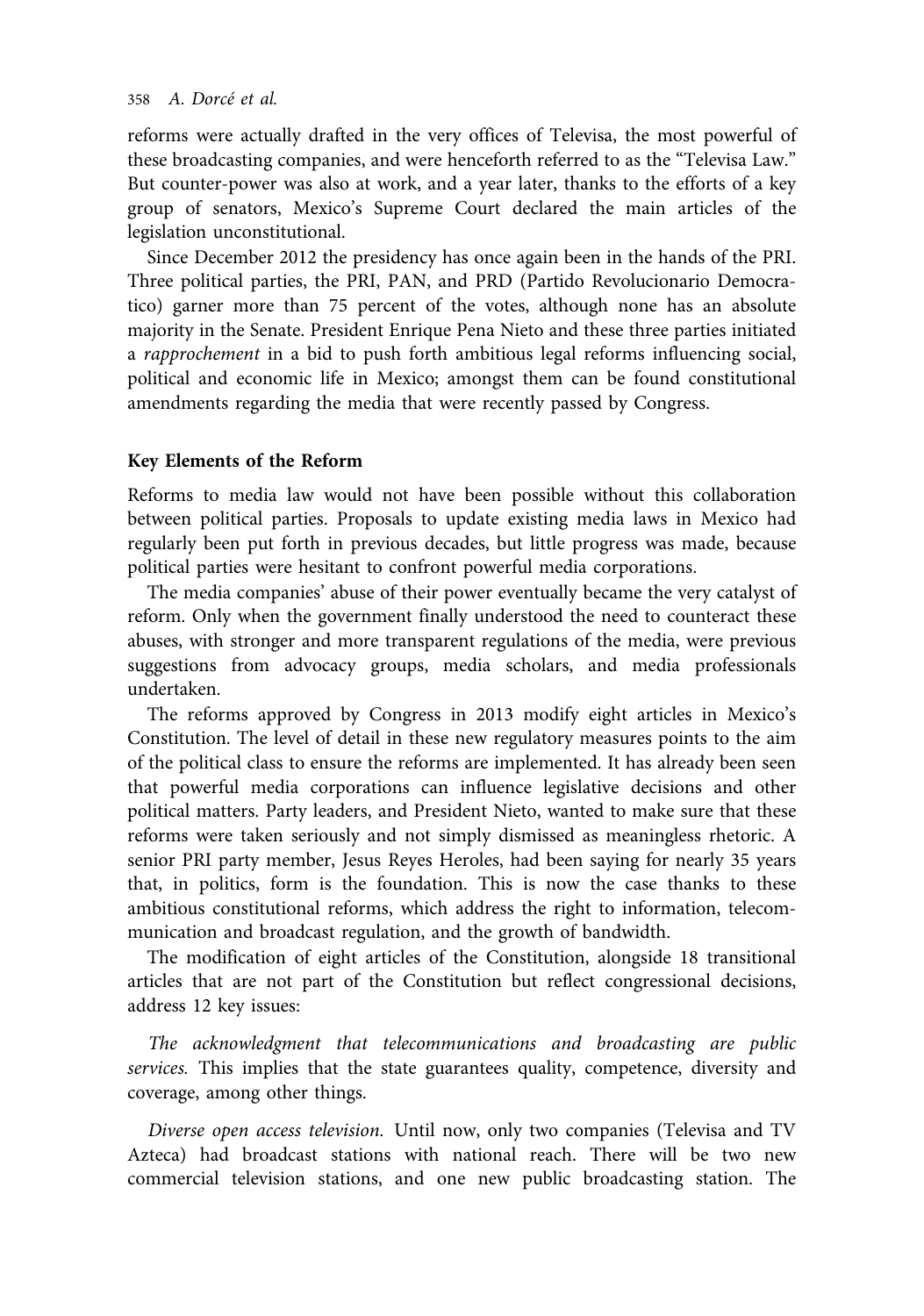transition to digital cable should be completed by the end of 2015. The new channels that will become available thanks to the digitalization of certain frequencies won't be automatically utilized by the companies that actually manage the stations; rather, they will be assigned by regulatory authorities on the basis of competence and quality. Up to 49 percent foreign investment in the assets of broadcasting networks will be permissible.

Diverse cable television. Televisa, which controls approximately 70 percent of cable and satellite television market, will lose its dominance. Telmex, the company that dominates the phone market, will broadcast television through its telephone lines (an option which had not been permitted for 12 years). Cable providers will have the right to broadcast public television channels (national television stations have not permitted their signals to be carried by anyone apart from Televisa). Public stations belonging to federal institutions will be broadcast by all satellite and cable providers.

National system of public media. There will be a public organization, autonomous from the government, in charge of funding non-commercial broadcasting. Its President and board members will be selected by the Senate. All public media will have freedom of press, be financially independent, involve civic participation, and be fiscally accountable and transparent; that is to say, they will not depend solely on federal aid. More importantly, they will not depend on the government.

Broadcast diversity. The largest telephone company (Teléfonos de México, owned by Carlos Slim, which controls 80 percent of landline subscriptions) will have to make its national network available to other telephone companies, without conditions. Telephone companies also cannot turn to the legal system to suspend the decisions of regulatory authorities, as they have done for a long time (in Mexico, regulations have been postponed for over 10 years due to litigation).

Limits to monopolies. The Federal Telecommunications Institute (see below) will regulate competition in telecommunications and broadcasting. There will be prorated rules to eliminate barriers to competition, meaning the most powerful companies will be more heavily regulated in proportion to their hold on the market. When a corporation holds more than 50 percent of users, subscribers, audience, or network traffic, it will be considered dominant and hence subject to special regulation that may divest its assets.

Government concessions. Broadcasting and telecommunication licenses will now be issued by the Telecommunication Institute. Community and indigenous media outlets will be allocated space on the spectrum.

Solid regulatory mechanism. The Federal Telecommunications Institute, a regulatory mechanism with significant power (the aforementioned ability to regulate competition, among other things) will be headed by seven commissioners selected by the Senate upon the suggestion of Mexico's President. Those selected must pass an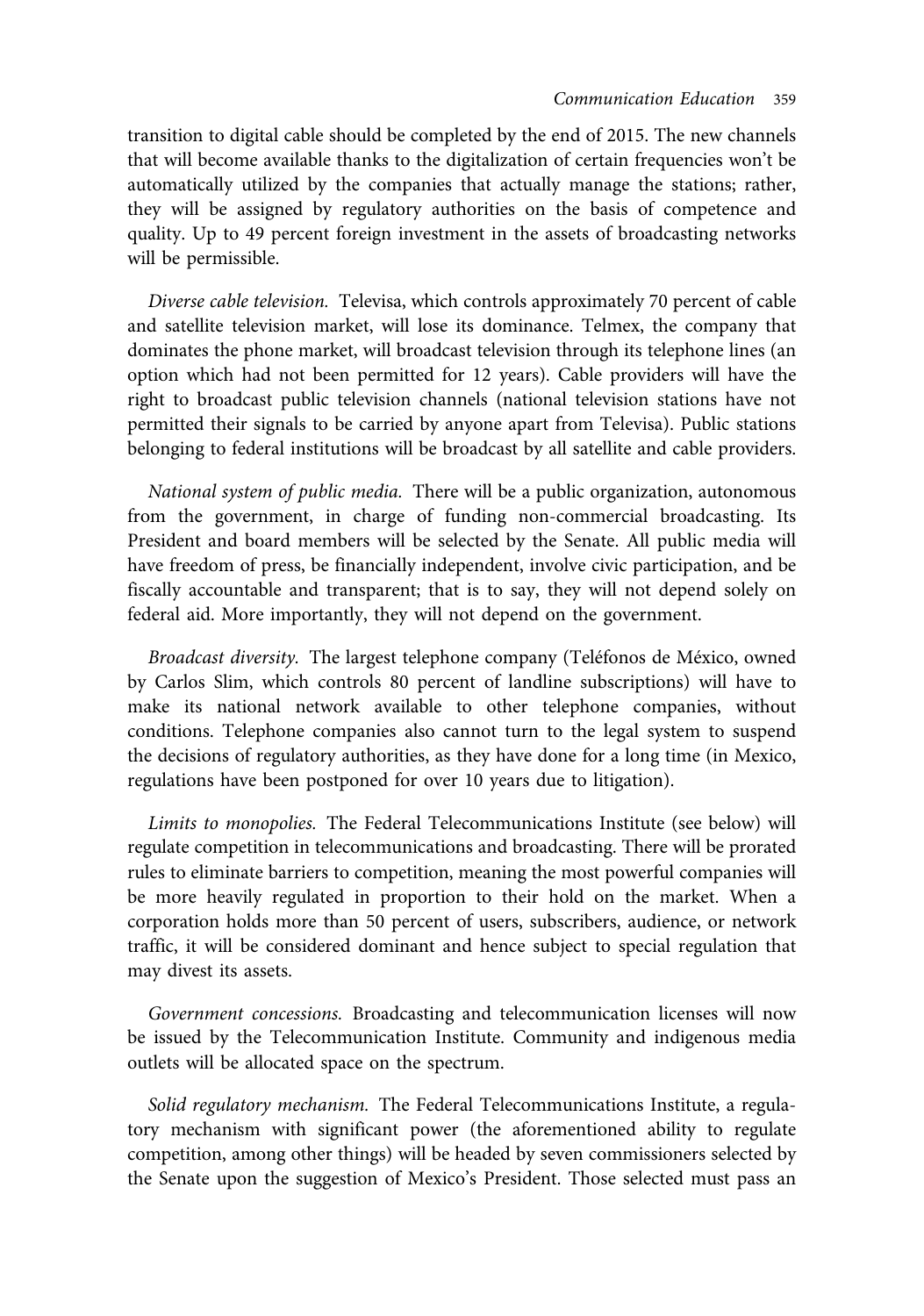#### 360 A. Dorcé et al.

exam put together by autonomous organizations and universities. The Institute will also have an advisory council.

Information society. The State recognizes its failure to provide all citizens with broadband internet services. Although an exact date has not been set, a network will be established so that 70 percent of homes and 85 percent of businesses will have broadband (currently, only 20 percent of households have an internet connection). The government and the Telecommunications Institute will manage a national broadband network supported by the Federal Electric Commission, which generates and distributes electricity across Mexico. In addition, a wireless network of 700 Mhz will be supported, in part through private investment.

The rights of society. The right to respond to coverage by the media is reiterated (which was already in the Constitution, yet which still requires regulations to uphold). The rights of users and audiences are mentioned, albeit not in detail.

New judicial framework. The decisions of the Telecommunications Institute will not be subject to suspension by court order until judicial reviews have concluded. New courts and judges will specialize in broadcasting and telecommunications.

Antitrust. In addition to those issues related to broadcasting and telecommunications, constitutional reform will create a new Federal Antitrust Commission with the same autonomy as the Telecommunications Institute.

In the following months, Congress will have to approve a new federal Telecommunications and Broadcasting Law that will specify definitions, procedures and regulations for these provisions. The practical application of these important measures fostered by the constitutional reforms will depend on this federal law.

#### Civic Participation in and Impact on the Reform Process

Broadcasting and telecommunications reform is the product of regulation, selfregulation, and co-regulation, and some combinations of all three. This regulation is associated with the three branches of the state—legislative, executive and judicial—as well as the political parties. A unified yet plural entity will define the operational norms of broadcasting and telecommunications media. Self-regulation relates to the singular actions of the market, which is to say, the business leaders of this sector, in delineating their own rules. Co-regulation alludes to the involvement of civil society in these processes (Carlsson, [2006;](#page-3-0) Nordenstreng, [2007](#page-3-0)).

Given the present circumstances in Mexico, in which the institutional power of the state is counterbalanced by the influence of market and the emergence of new social actors, it is not possible to point to the absolute domination of any of the three systems cited in the previous outline of the laws and politics of the communications sector, but rather to their combined influence. Affirming this means recognizing the influence of diverse sectors, an influence that is not always balanced and that sometimes reflects antagonism between the state, the market, and civil society.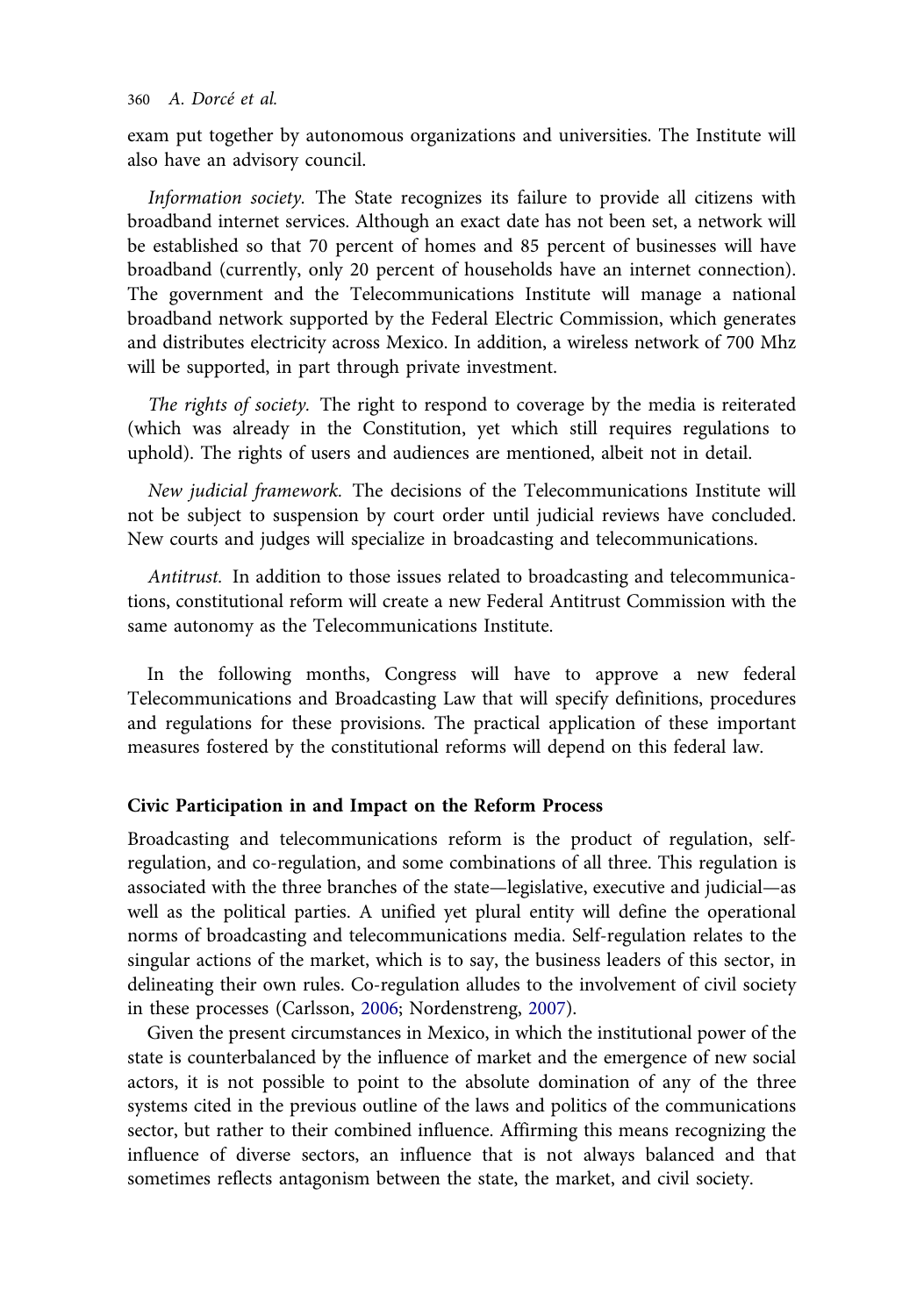It is important to us to analyze civic participation here. The academic community, social organizations, broadcasting and telecommunications workers and, more recently, students have been involved in the discussion surrounding communications reform in Mexico. Key demands and proposals for reform have emerged from these sectors.

In 1977, some academics indicated that media regulation was a key issue for the democratization of the country.<sup>3</sup> They first organized at the meeting of the Mexican Association of Communications Researchers (Asociación Mexicana de Investigadores de la Comunicación [AMIC]), proposing that communications scholars collectively take steps to influence industry norms, particularly given that the phrase reading "the right to information will be guaranteed by the State" was incorporated into law in 1977. With this in mind, they published, organized conferences and seminars, and publically put forth an important diagnostic report and proposals for improvement to House of Representatives in 1979.

Over the next few decades, scholarly activism transcended university settings to reach the place where decisions are made: Congress. From 1979 to 2013, professors participated in hearings held by both the legislative and executive branches. With the goal of extending this discussion to academics in other fields as well as community leaders, intellectuals, journalists, artists, and liberal politicians, the Mexican Association for the Right to Information (Asociación Mexicana de Derecho a la Información  $[AMEDI]^4$  was founded in 2001. Since its formation, this organization has played a key role in framing the recent constitutional reforms, enabling the participation of both civil organizations that did not specialize in media-related issues and human rights experts. AMEDI was not only able to make this issue a priority on the national political agenda—particularly since the Televisa Law episode (2006–7) but has participated in a range of diverse initiatives for law reform that went before congress (in 1998, 2003, 2005 and 2008).

In this context, the decision undertaken by Senators of the Republic in 2006, which we mentioned in the introduction of this article and which received the support of AMEDI, is especially important.<sup>5</sup> This was the move to have the "Televisa Law" declared unconstitutional by Supreme Court of the Nation (SCJN), which AMEDI had initially put before Congress. The objective of the "Televisa Law" with these reforms was to assure monopoly over the allocation of television frequencies. After the SCJN debated the issue, the ministers declared these reforms unconstitutional.

We mention this episode because it expanded awareness in Mexican society about the need for democratic reforms, which eventually made the issue a central part of the platforms of both candidates in the 2012 presidential campaign. It is ultimately these antecedents, alongside the range of other problems generated by a communications industry concentrated in the hands of a few and increasingly perceived as arrogant in their impunity, which provoked the student movements of #YoSoy132, which demanded democratization of the media.<sup>6</sup>

In conclusion, although we cannot confirm that the influence of civil society in the process of media reform was the result of collective action as opposed to the efforts of a few, we still want to emphasize the extent to which Mexican society was made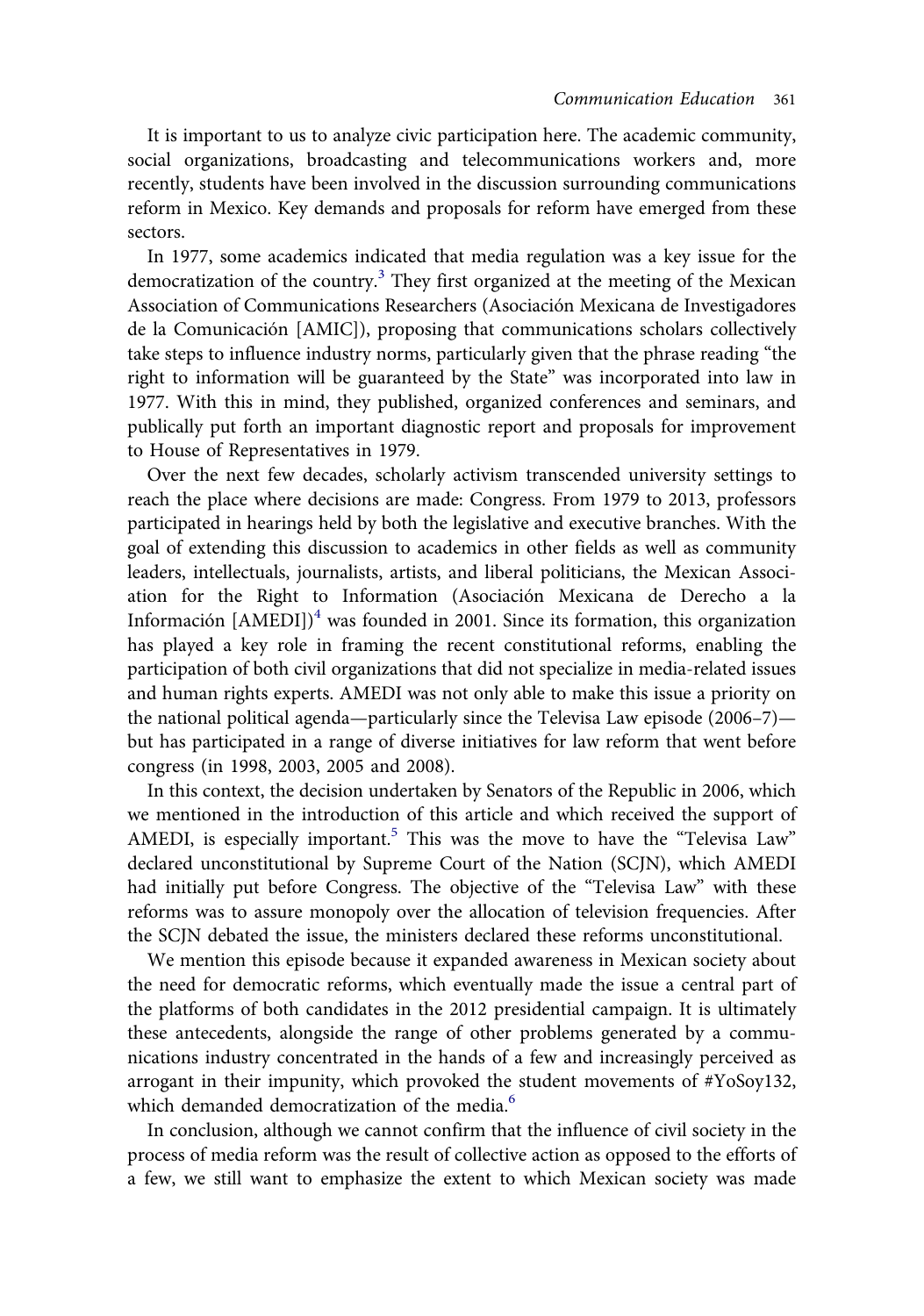aware of the importance of these reform efforts toward democracy as a whole in the country. And so we ask: what has civic participation in these reforms brought to bear?

A human rights perspective, which placed front and center a discussion of the implications of the communication system on the quality of life. In this sense, civil society rightfully framed the issue of telecommunications and media reform as not only an economic and technological one, but as one of human rights, fundamentally linking the right to freedom of expression to the right to information. It is an inclusive perspective, which drew attention to the importance of these reforms to society at large, not just the industry. It is also a perspective of integrity, which addresses reform not only in terms of how the market and technology define it, but by linking telecommunications and media reform to both human rights and cultural policies. In short, although we cannot be certain of the level of participation from society at large or even the academy in this reform process, we recognize that without some support from these sectors, we would not have such reforms.

# The Challenges of Reform: Cultural Policies and the Rights of Audiences

The success of this ambitious program of reform represents possibly paradigmatic changes in governmental management of telecommunications and broadcast reform in Mexico. The goals of many of the more substantial elements of these reforms could effectively facilitated via secondary laws that must be put in place in a relatively short amount of time (180 days). These laws would regulate the establishment of regulatory bodies, the public broadcasting system and its respective organizing bodies, and the operationalization of universal digital inclusion, as well as fostering economic competition and infrastructure development, among other things.

We can characterize this reform as advancing a legislative framework that brings together economic, telecommunications, and broadcasting realms. To the extent that it seeks to respond to longstanding social and political shortcomings by incorporating the right to information within human rights, the plurality and justice of this reform presents the possibility of a new socio-cultural order in these areas at the national level. However, one of its most significant structural deficiencies is precisely its explicit detachment from a body of cultural politics that formally recognizes the linkages between cultural and communication rights. In this respect there are many faults, but we want to highlight the role this legislative reform might play in the reconfiguration of Mexico's rich multicultural map in its presentation of a normative framework for the expression, production, diffusion, and consumption of cultural diversity.

It is true that this reform includes crucial transversal definitions of the broadcast spectrum in relation to quality, competence, plurality, and coverage; it is also true that the plurality of economic agents is frequently confused with diversity. This may seem a merely semantic issue. It is more than that. Plurality implies a quantifiable variety of agents, while diversity implies a qualitative difference between those agents. The reforms have had only a limited impact on ensuring socio-cultural diversity.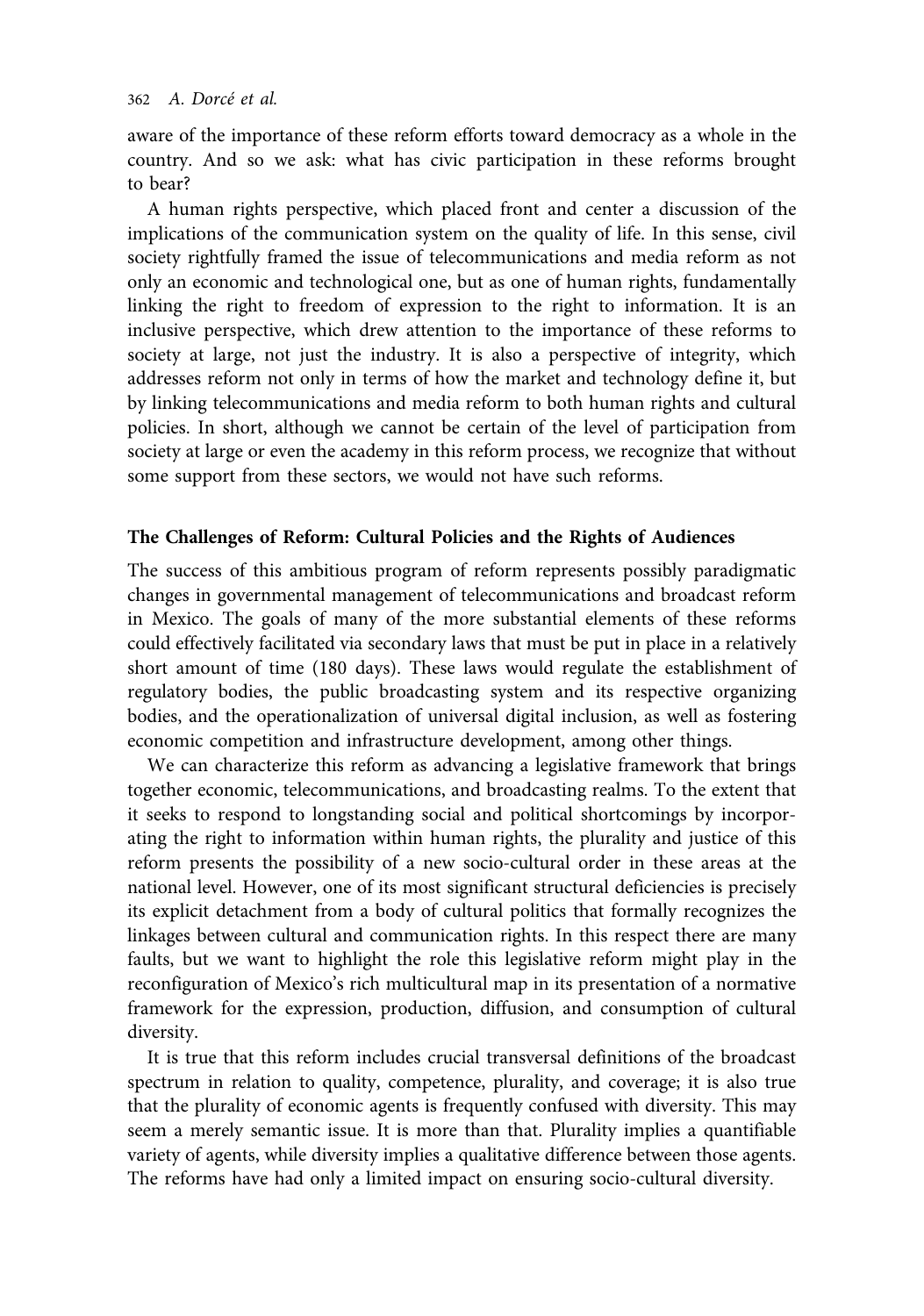The most palpable example we find is in the normative distinctions between concessions for social and public use and those for commercial and private use. The reforms establish that the concessions of the first two kinds (social and public) should attend to the communication needs of cultural diversity (for example, facilitating the work of community, indigenous, and education media as well as independent producers). This will not be the case with commercial and private concessions granted by the state. This exempts commercial and private dealers from dealing in a substantive way with sociocultural, national, and global diversity.

On the one hand, this change will put a very complex and unbalanced workload and set of obligations on the new public broadcasting organization. We do not know what the Federal Institute of Telecommunications will do to ensure sociocultural diversity of media content. It may be left up to the hegemonic culture industries to respond to political and economic demands for multicultural recognition as they see fit.

Today we know that in Mexico, as in many other countries, the culture industries and the creative sector generate 7.3 percent of gross domestic product (GDP, Piedras & Garcia Canclini, 2012). In part, this rich socioeconomic potential depends on effective synergy and integration between telecommunications organizations, broadcasters, other culture industries, and regulatory bodies. However, development of this kind depends on an approach that doesn't simply reduce actual sociocultural diversity to a plurality of economic agents. Such competition only generates capital gain and access to technological infrastructure, not social peace and a democratic multiculturalism.

The rights of the audience are not, in essence, that different from (social and cultural) human rights that the Mexican state already recognizes in both its constitution and multiple international treaties and inform some aspects of the new changes already mentioned: rights to information, freedom of expression, and so on, Solis, [2009\)](#page-12-0).

The upcoming layout of the secondary laws that derive from this reform set up important opportunities to establish organizational vehicles with a cultural politic that is intersectional (Jiménez, [2006\)](#page-3-0). That makes possible, among other things, the diversification of audiovisual production, recognizing the rights of both independent producers and audiences to be participants in the process through assuring them exhibition and broadcast resources.

# Conclusion

Constitutional reform of the telecommunications and broadcast sector could mean significant changes in Mexico. Decades of reticence on the part of both media industries and the government over updating regulation the communications industry have been replaced by a large-scale reform made possible thanks to an agreement between the country's most important political powers.

This reform will only produce results favorable to a democratic society if it is accompanied by regulatory laws consistent with it. Mexico's congress must create or